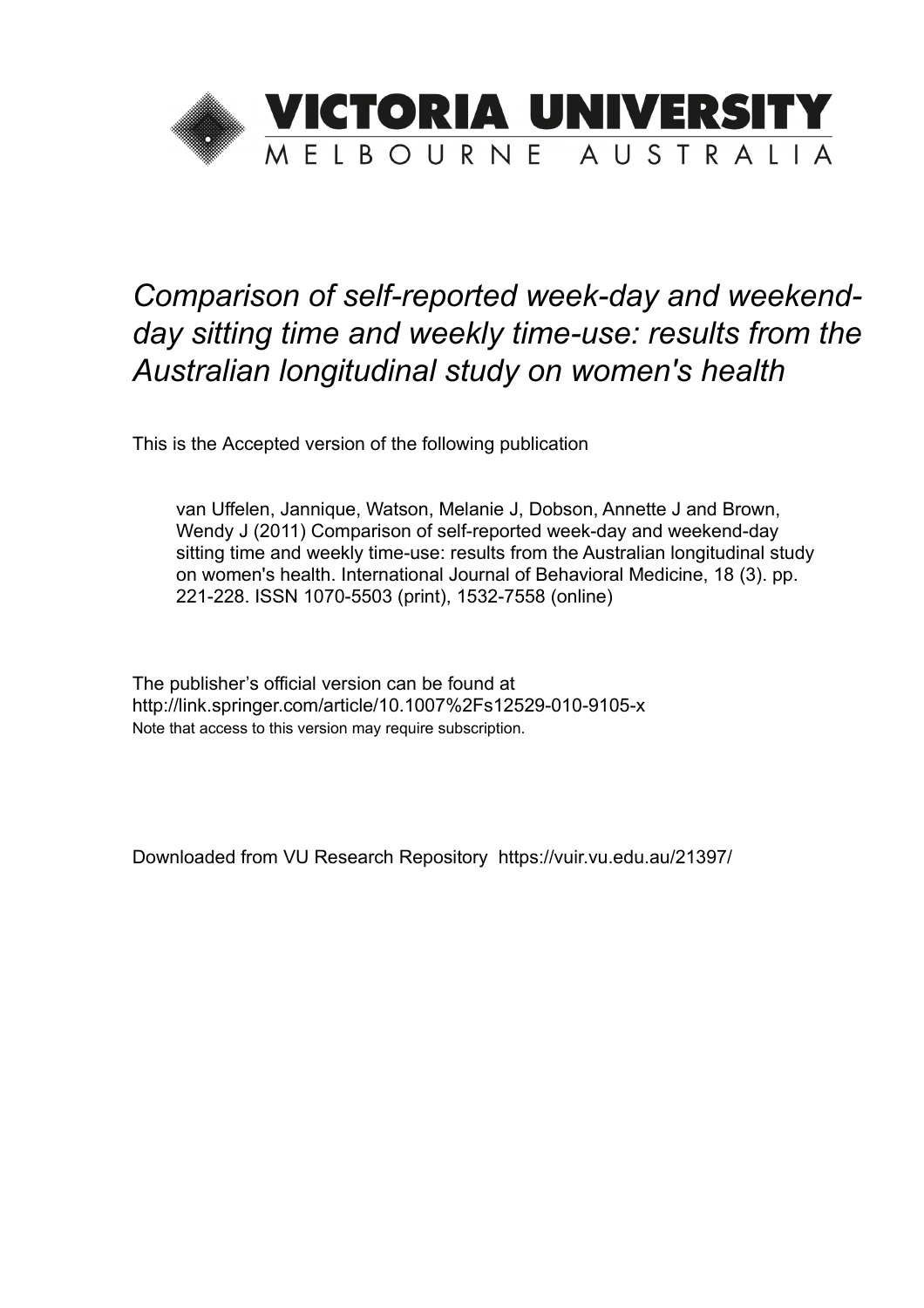**Comparison of self-reported week-day and weekend-day sitting time and weekly time-use: results from the Australian Longitudinal Study on Women's Health.**

Jannique G.Z. van Uffelen<sup>1</sup>; Melanie J. Watson<sup>2</sup>; Annette J. Dobson<sup>2</sup>; Wendy J. Brown<sup>1</sup>

1) The University of Queensland, School of Human Movement Studies, Brisbane, Australia 2) The University of Queensland, School of Population Health, Brisbane, Australia

# Address for correspondence

Dr. JGZ van Uffelen

Address: Blair Drive, School of Human Movement Studies,

The University of Queensland, Brisbane, Queensland 4072 Australia

E-mail: jvanuffelen@hms.uq.edu.au

Phone: +61 7 3365 6981

Fax: +61 7 3365 6877

Running title: Comparison of sitting time and time-use

Number of pages: 24

Number of words text: 2661

Number of words abstract: 250

Number of figures: 1

Number of tables: 1 and 2 appendix tables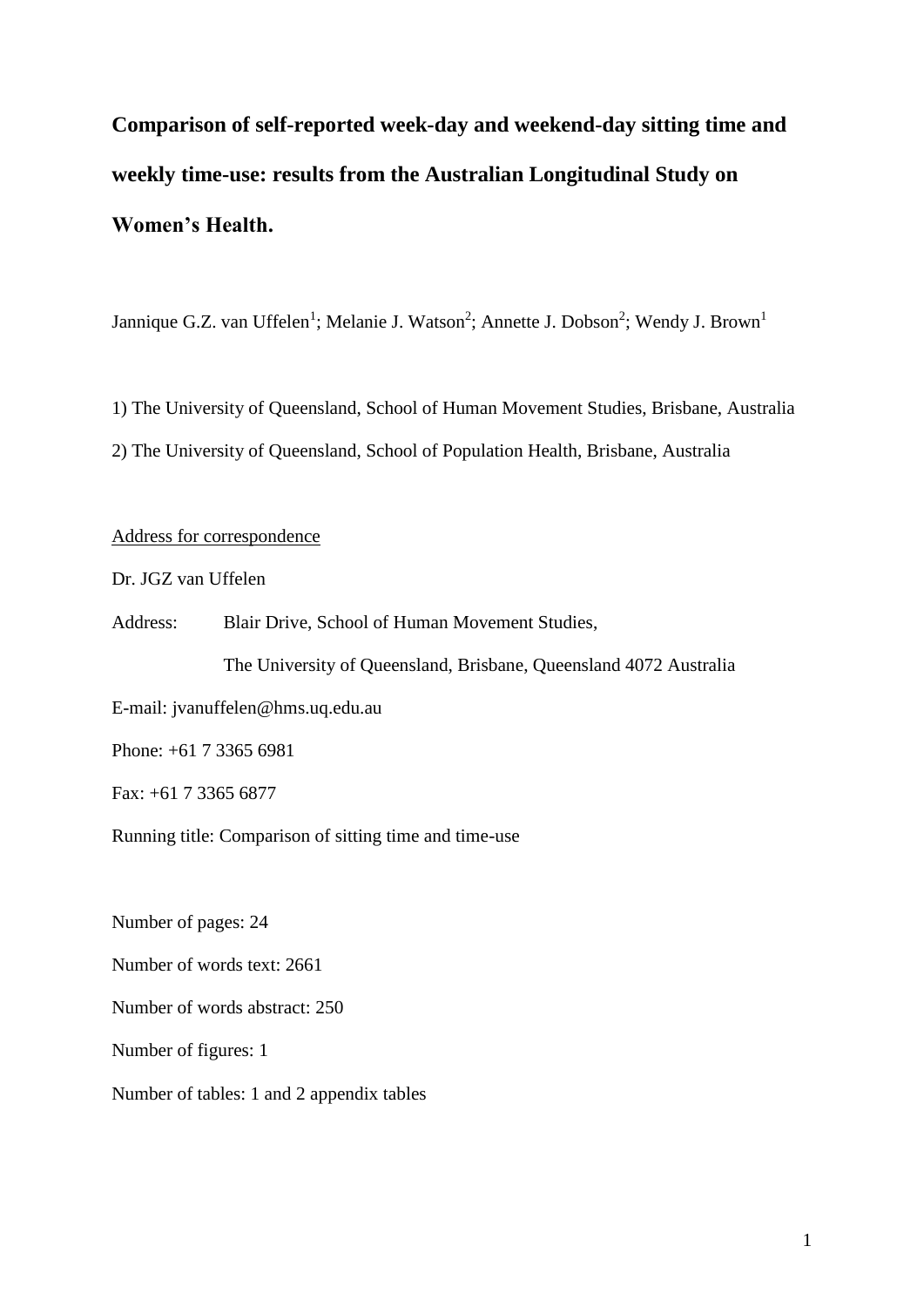#### **ABSTRACT**

**Background:** The study of sedentary behavior is a relatively new area in population health research and little is known about patterns of sitting time on week-days and weekend-days. **Purpose:** To compare self-reported week-day and weekend-day sitting time with reported weekly time spent in other activities.

**Methods:** Data were from 8,717 women born between 1973-1978 ('younger') and 10,490 women born between 1946-1951 ('mid-age'), who completed surveys for the Australian Longitudinal Study on Women's Health in 2003 and 2001 respectively. They were asked about time spent sitting on week-days and weekend-days. The women were also asked to report time spent in employment, active leisure, passive leisure, home duties and studying. Mean week-day and weekend-day sitting times were compared with time-use using analysis of variance.

**Results:** Younger women sat more than mid-aged women and sitting time was higher on week-days than on weekend-days in both cohorts. There were marked positive associations between week-day and weekend-day sitting times and time spent in passive leisure in both cohorts, and with time spent studying on week-days for the younger women. Week-day sitting time was markedly higher in women who reported >35 hours in employment, compared with those who worked <35 hours. In contrast, there were inverse associations between sitting time and time spent in home-duties. Associations between sitting and active leisure were less consistent.

**Conclusion:** Although week-day sitting time was higher than weekend-day sitting time, the patterns of the relationships between week-day and weekend-day sitting and time-use were largely similar, except for time spent in employment.

**KEYWORDS:** sedentary behavior, time-use, epidemiologic assessment, survey, women

2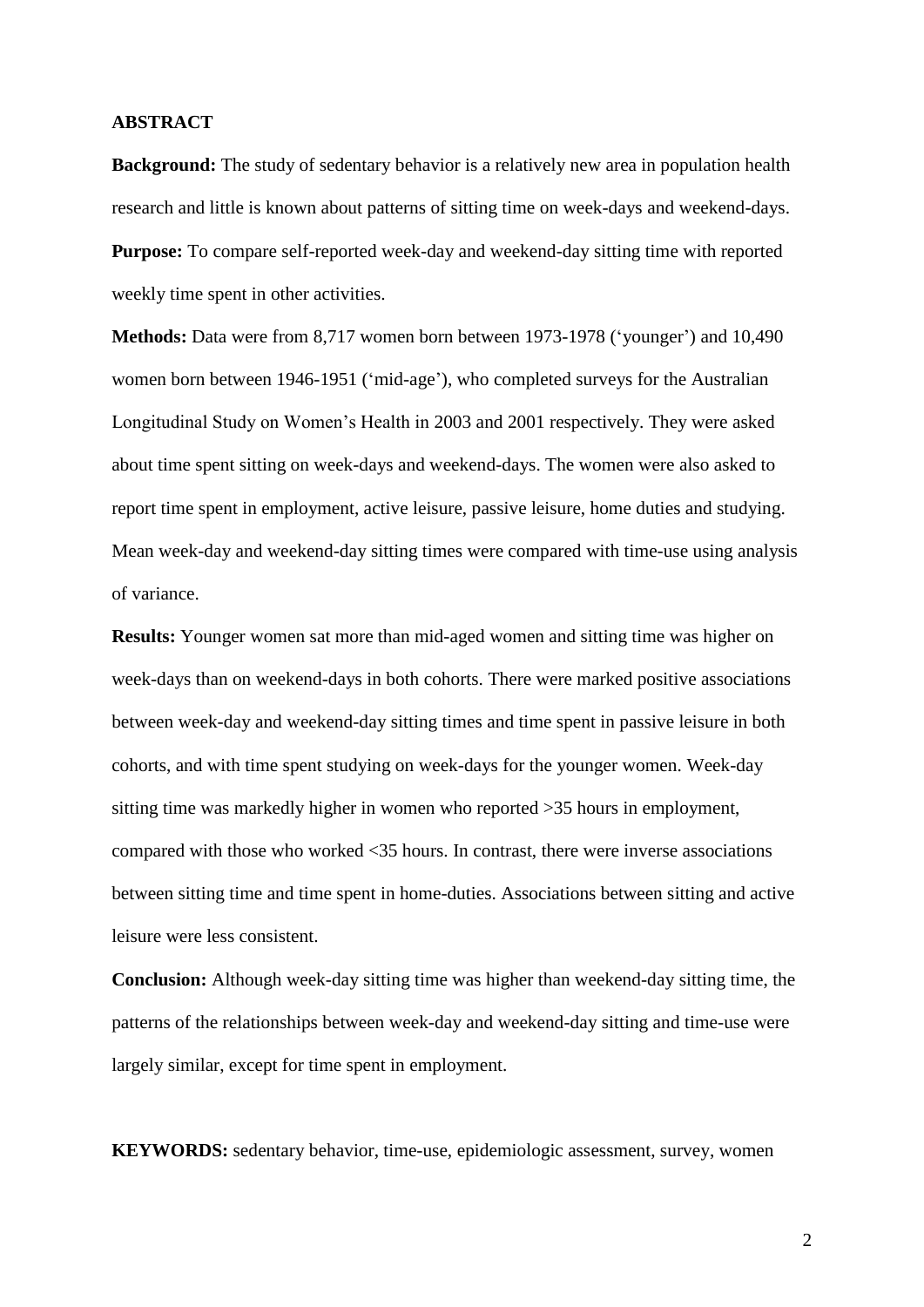#### **INTRODUCTION**

Since 2000, more than 50 cross-sectional and prospective epidemiological studies have reported a positive relationship between increased time spent in sedentary behaviors and health outcomes such as overweight and obesity (1-6), and other indicators of cardiovascular (5,7) and metabolic disease (4;8-10). Although some studies have used objective measures of sitting time (10;11), to date most have relied on self-report questionnaires to provide subjective measures of sitting time. The majority of these studies have used self-reported leisure time screen behavior (mostly time spent watching TV) to operationalize 'sedentariness', but some have also assessed time spent sitting in different settings, such as passive transport, socializing and sitting at work (2,12).

In recent years, researchers have suggested that measures of sitting time should be included in epidemiological studies of the association between sedentary behaviors and health (13;14). Such measures would be useful for describing patterns of sitting time in different subgroups of the population, and on week-days and weekend-days. This is important as there are currently few data on week-day and weekend-day sitting time. The main aim of this study was therefore to compare self-reported sitting time on week-days and weekend-days with reported weekly time spent in other activities, including employment, home duties, passive and active leisure and studying, in population based samples of young and mid-aged Australian women.

### **METHODS**

#### **Australian Longitudinal Study on Women's Health (ALSWH)**

3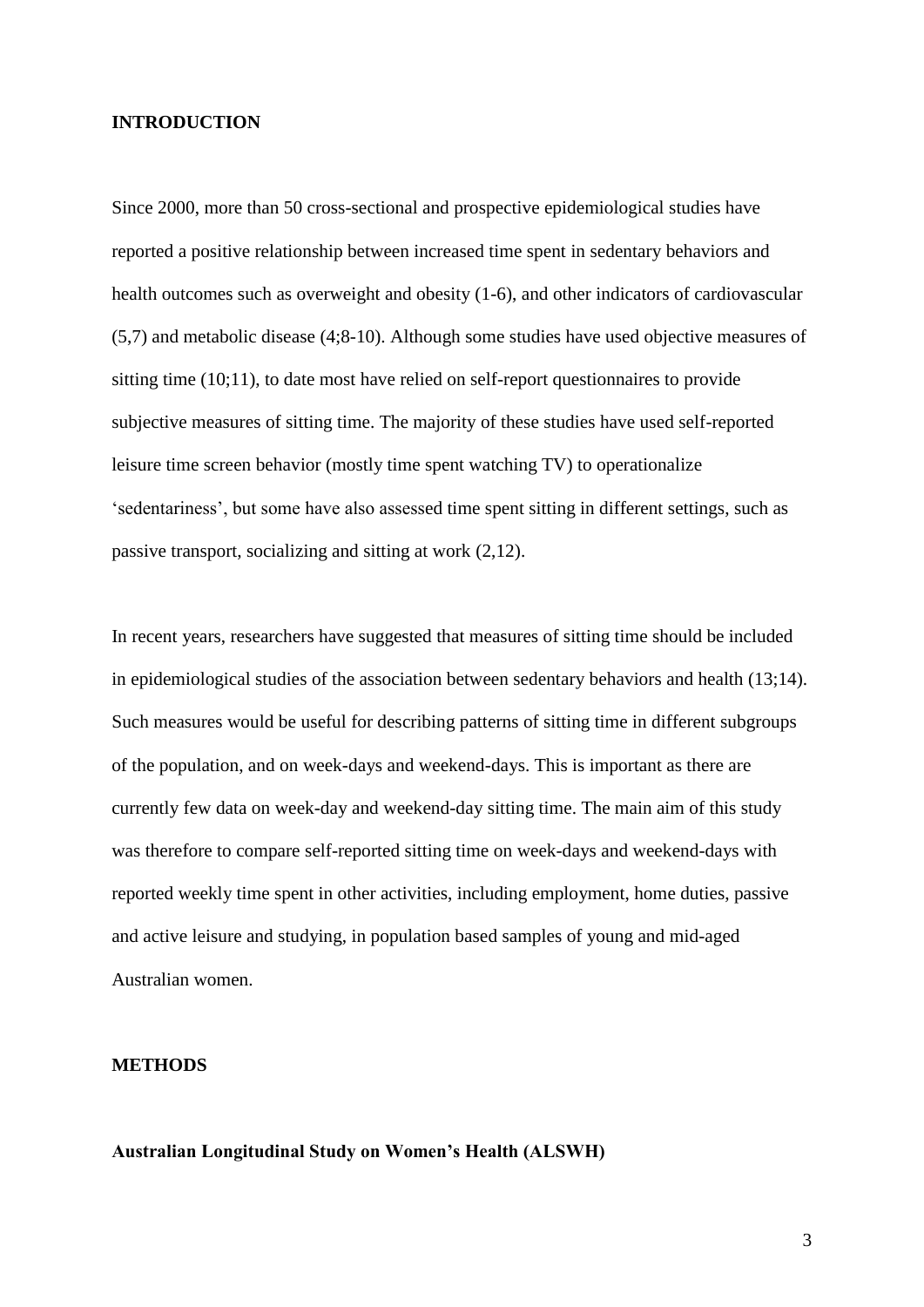Data for this study were derived from the Australian Longitudinal Study on Women's Health (ALSWH). The ALSWH is a prospective study of factors affecting the health and well-being of three cohorts of Australian women born in 1973-1978 (younger), 1946-1951 (mid-age), and 1921-1926 (older) (15). The women were aged 18-23, 45-50 and 70-75 years respectively at the start of the study in 1996. They were randomly selected from the national health insurance database, which includes all Australian citizens and permanent residents (16). Women from rural and remote areas were intentionally over-sampled. Since 1998, surveys have been administered to each cohort on a three year rolling basis. More details about the study can be found at [www.alswh.org.au](http://www.alswh.org.au/). The study is approved by the Ethics Committees of the University of Queensland and the University of Newcastle, and written informed consent is received from all participants.

# **Participants and surveys**

This study uses data from the third (2003) survey of the younger women (when they were 25- 30 years old; n=9,081), and the third (2001) survey of the mid-age women (when they were 50-55 years old; n=11,200). Because time-use data were not collected in the older cohort, older women are not included in these analyses. The descriptive variables described below were assessed in the third surveys for both cohorts, except for country of birth (both cohorts), and highest level of education (women born in 1946-1951), which were assessed in the first surveys in 1996.

#### **Descriptive variables**

- *Physical activity level* was assessed using a modified version of the Active Australia questionnaire. Women reported the frequency and duration of time in the previous week spent walking briskly, in moderate-intensity leisure time physical activity (LTPA), and in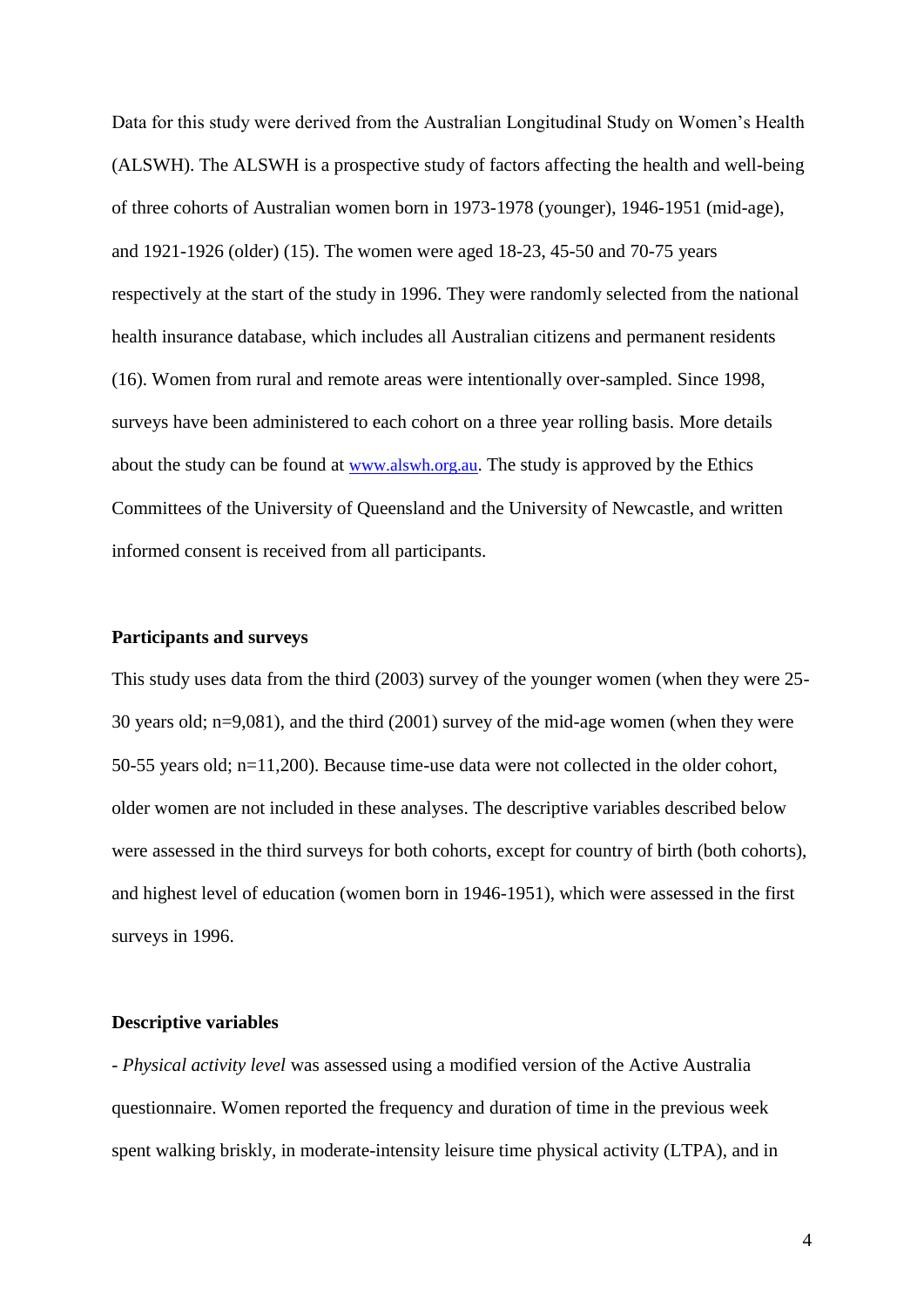vigorous-intensity LTPA. An activity score was calculated by multiplying minutes in each activity by an assigned metabolic equivalent (MET) (walking  $= 3.0$  METs; moderateintensity  $= 4.0$  METs; and vigorous-intensity  $= 7.5$  METs) (17). These products were summed to a total LTPA score in MET.minutes per week. Subsequently, the LTPA score was categorized as none (0-<40), very low (40-<300), low (300-<600), moderate (600-<1200) or high (1200+). The Active Australia questions have acceptable reliability and validity (18). - *Self-rated health* was assessed using the following question from the Short Form 36 health questionnaire (SF-36) (19): 'In general, would you say your health is: excellent, very good, good, fair, poor?'.

- *Marital status* was categorized as 'sole' (i.e., single, separated, divorced, widowed) or 'partnered' (i.e., married and/or living with a partner).

- *Education level*, based on highest qualification achieved, was categorized as 'low' (school certificate or less), 'intermediate' (higher school certificate), 'technical' (having a trade certificate or diploma), or 'university' (completed a university degree).

- *Occupation* was defined using the Australian Standard Coding of Occupations (20), with the categories: 'no paid job', 'blue collar' (e.g., in production, transport, cleaning, etc.), 'skilled' (e.g., in a trade or advanced clerical work), or 'professional' (e.g., manager, teacher, etc.). - *Hours worked per week* were categorized as: 'none' (unemployed or not in the labor force), 'part-time' (1 to 34 hours), or 'full-time' (35 hours or more), using the time-use question as described below.

- *Country of birth* was classified as 'Australia', 'other English speaking', or 'other non-English speaking'.

- *Area of residence* was derived from postal codes and classified as 'urban', 'large rural town', or 'small rural town/remote area'.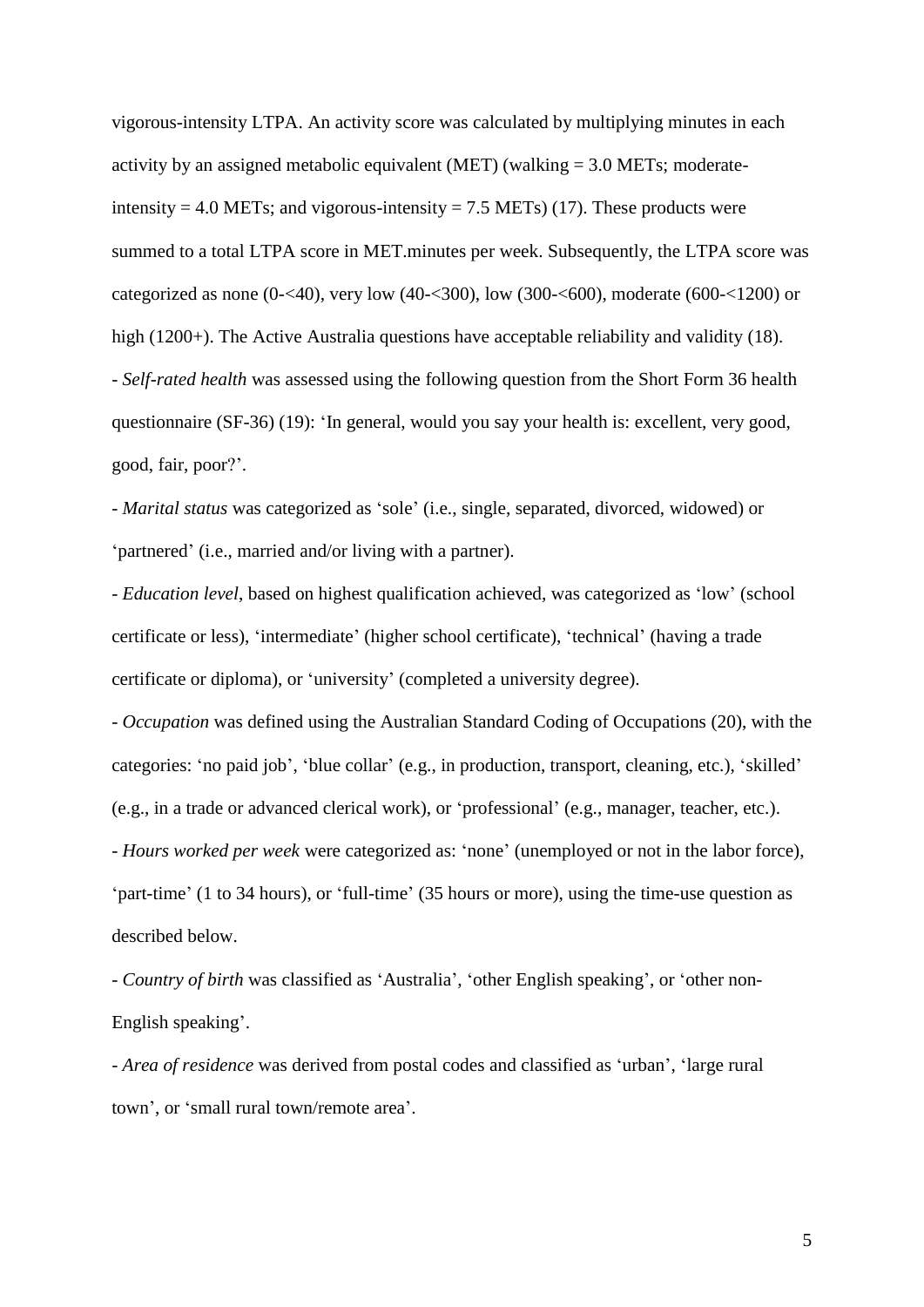#### **Sitting time**

Sitting time was assessed using the following question: How many hours each day do you typically spend sitting down while doing things like visiting friends, driving, reading, watching television or working at a desk or computer: a) on a usual week-day?; and b) on a usual weekend-day? This question is similar to the sitting time question in the long form of the International Physical Activity Questionnaire (IPAQ), which, in women, has good testretest reliability (Spearman correlations of 0.77 and 0.85 for week-day and weekend-day sitting time respectively) and moderate criterion validity against accelerometers (< 100 counts per minute, Spearman correlation  $= 0.38$  for overall sitting time) (14).

#### **Time-use**

The women were asked to report time spent per week in the following activities: employment *(full time, part time, casual, work without pay)*; home duties *(in their own or family home)*; passive leisure *(for example TV, music, reading, relaxing)*; active leisure *(for example walking, exercise, sport);* and studying. There were seven response categories for each question: 'I don't do this activity'; '1-15 hours'; '16-24 hours'; '25-34 hours'; '35-40 hours'; '41-48 hours' and 'more than 49 hours'.

#### **Analysis**

Prior to construction of the sitting time variables, data on sitting time were missing for 2.0% (week-day) and 2.7% (weekend-day) of the younger women, and for 4.4% (week-day) and 5.4% (weekend-day) of the mid-aged women (see Appendix Table 1 for details). The sitting variables were constructed as reported previously (21). Of the women who answered the sitting time questions, week-day sitting time exceeded 24 hours per day for 3.3% of the younger women and 2.7% of the mid-age women. As more than 80 percent of these out of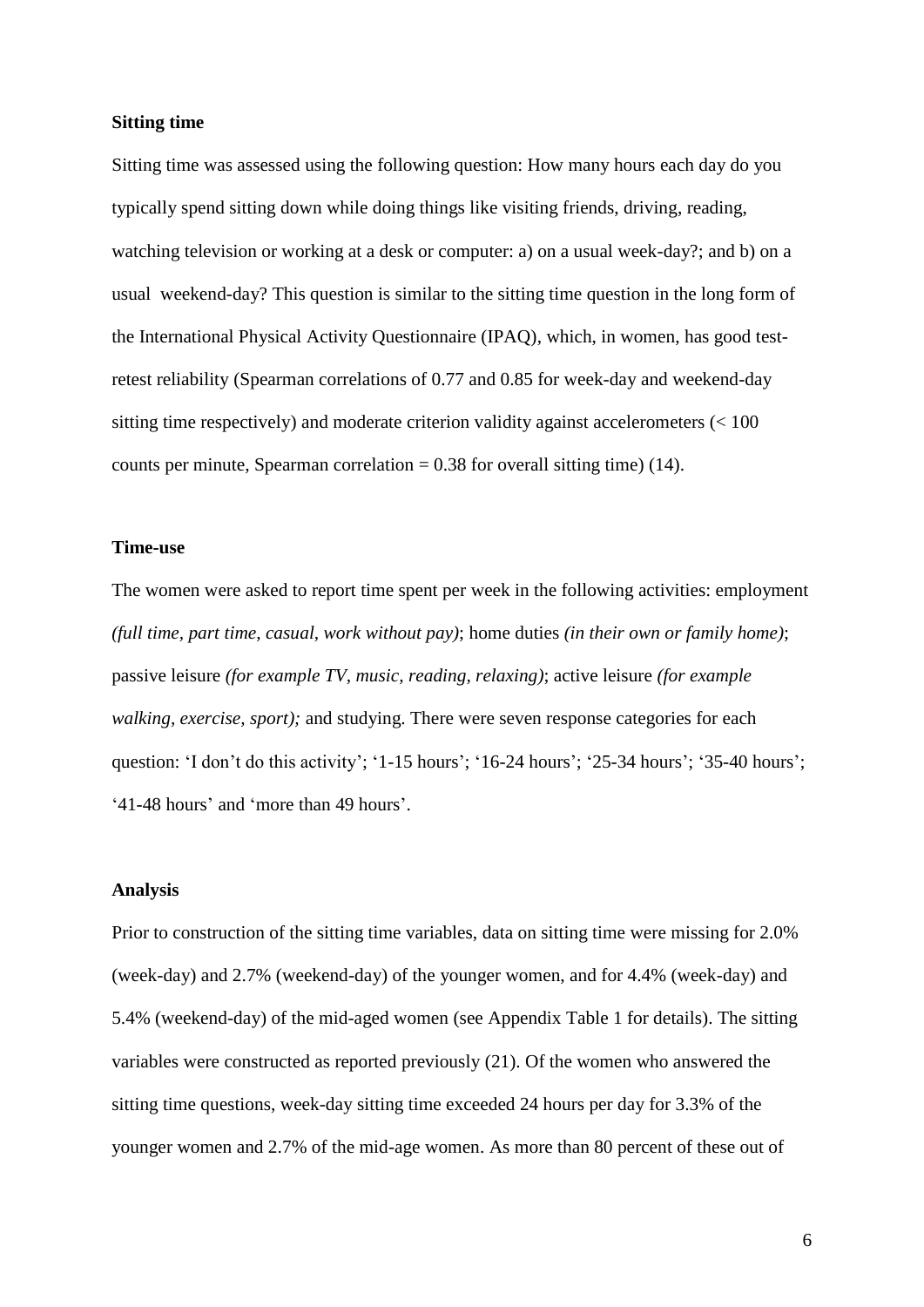range values were divisible by five (for example 30, 45), and because the sitting questions were preceded by the Active Australia questions (which asked about physical activity in hours *per week*) (18), it was assumed that these women had reported sitting time over five week-days instead of one week-day. These values were therefore divided by five. Likewise, values for weekend-day sitting which exceeded 24 hours and were divisible by two were divided by two. A 'practical' maximum value of 16 hours per day was adopted and values exceeding 16 hours were set to missing. The numbers of women included in the analysis were 8,717 (week-day sitting) and 8,698 (weekend-day sitting) in the younger cohort and 10,490 (week-day sitting) and 10,470 (weekend-day sitting) in the mid-aged cohort (Appendix Table 1).

Independent sample t-tests were used to compare mean week-day and weekend-day sitting time for the younger and mid-age women and paired t-tests were used to compare mean week-day and weekend-day sitting time in each cohort. Mean week-day and weekend-day sitting times were compared for each response category for each of the time-use questions on employment, active leisure, passive leisure, home duties and study, using analysis of variance (ANOVA). For most activities, the highest category was '41 hours or more' (the categories '41-48 hours' and '≥49 hours' were merged), but for 'studying' and 'active leisure' the highest category was '25 hours or more' as there were small numbers of responses in the highest categories for these activities. A conservative significance level of 0.005 was adopted for the analysis, to account for the high numbers of participants. All analyses were conducted using SAS, version 9.1.3 (*Copyright 2002-2003 by SAS Institute Inc.*).

#### **RESULTS**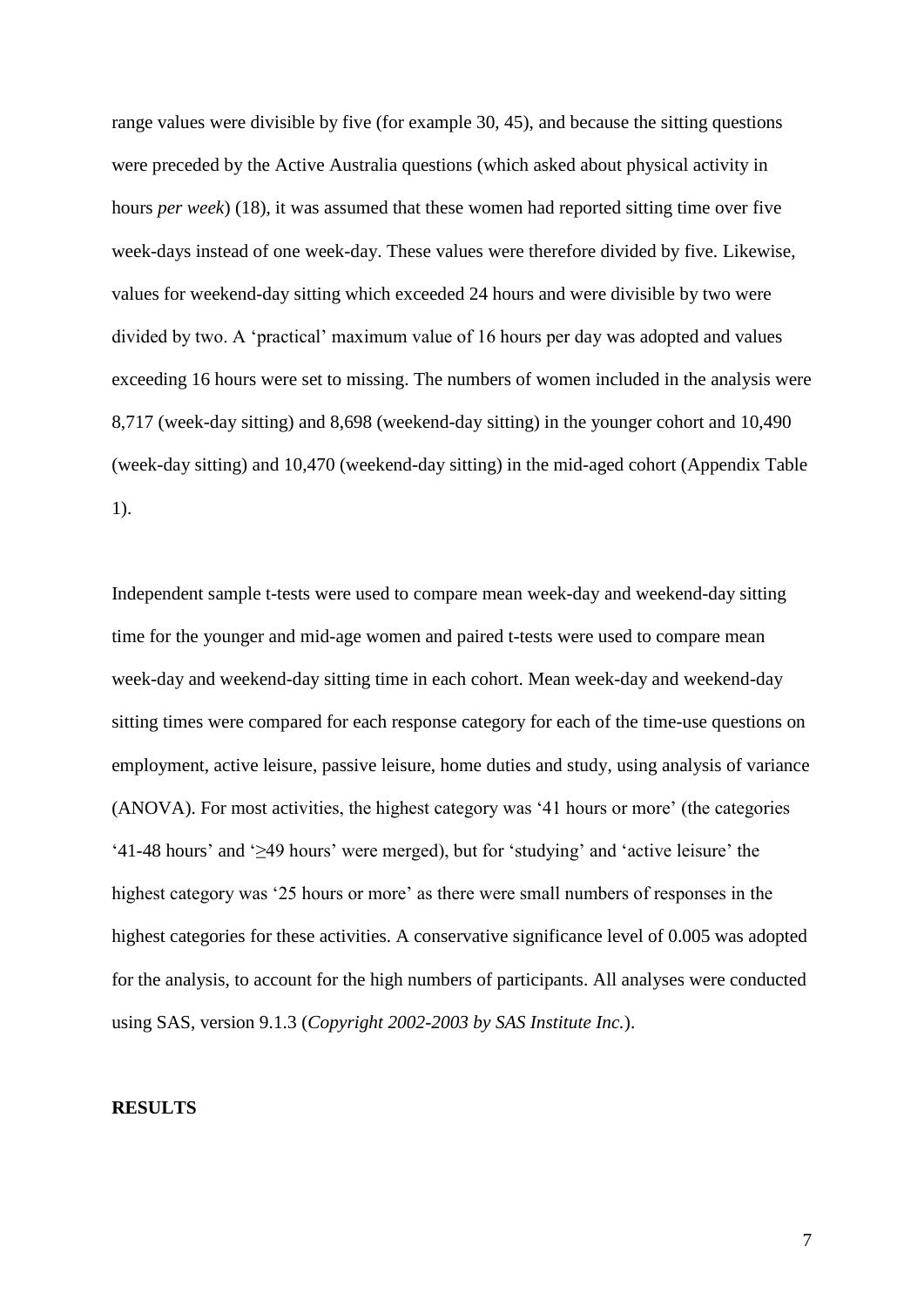Sitting time, physical activity, self-rated health and sociodemographic characteristics of the younger and mid-age women are shown in Table 1. Women in both cohorts tended to report sitting longer on week-days than weekend-days (mean difference between week-day and weekend-day sitting [95% confidence interval]  $= 1.02$  [0.95-1.10] hours/day in the younger women and 0.48 [0.42-0.54] hours/day in the mid-aged women, p<0.0001 for both). This difference was more marked in the younger women. Young women had higher mean sitting times than the mid-age women on both week-days (mean difference between cohorts [95% confidence interval] =  $0.92$  [0.84-1.02] hours/day for weekdays,  $p<0.0001$ ), and weekenddays (mean difference [95% confidence interval] =  $0.39$  [0.31-0.47] hours/day, p<0.0001).

# *Table 1 near here*

Means and standard errors (SE) for week-day and weekend-day sitting time across the categories of time-use are shown in Figure 1 (see Appendix Table 2 for mean values [SE]). The most consistent and statistically significant positive associations were with time spent in passive leisure on week-days and weekend-days in both younger and mid-age women, but also with studying on week-days and, to a lesser extent, on weekend-days for the younger women.

#### *Figure 1 near here*

The positive association between week-day sitting time and work was characterized by high sitting hours for young and mid-age women who reported working >35 hours per week. There was no association between hours in employment and weekend-day sitting in the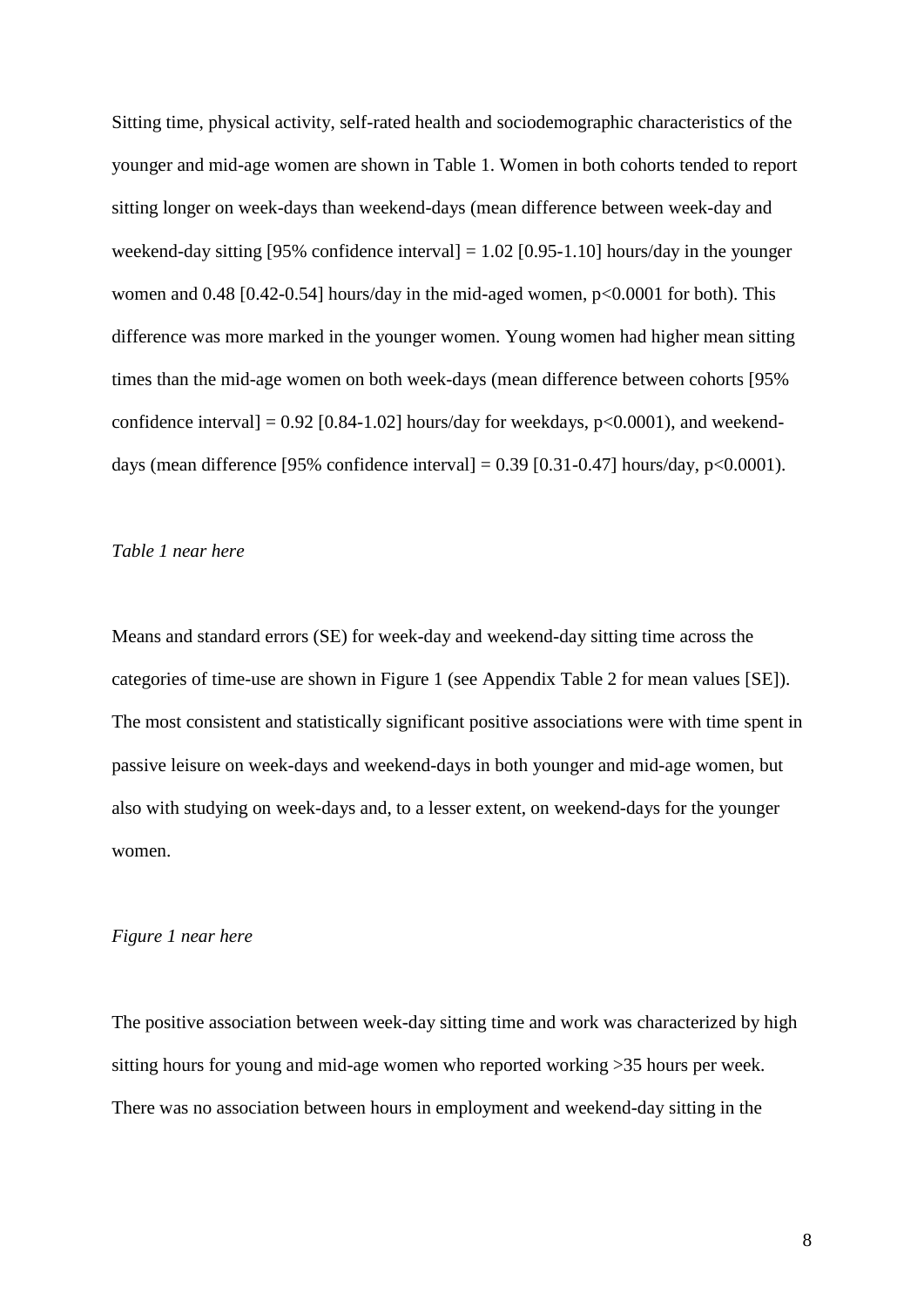young women, and a very slight downward trend in weekend-day sitting time with increasing hours in employment in the mid-age women.

The most marked and consistent *inverse* relationship was for home duties in both cohorts. This association was less marked for weekend-day sitting. Younger women who did not do home duties had high sitting times on both week-days and weekends.

The relationships between sitting time and active leisure were less consistent. Although there were significant downward trends, especially on weekend-days, there was high variability in sitting time among the most active women.

# **DISCUSSION**

We found strong associations between sitting time and reported weekly time spent in a range of activities in both younger and mid-age women. For example, sitting time increased when women reported more hours in passive leisure, studying or at work, but decreased with increased time spent in home duties and, to a lesser extent, active leisure.

The patterns of week-day and weekend-day sitting time across categories of increasing time spent in other activities were largely similar. However, we found that week-day sitting time was higher for women who spent more time at work, whereas this was not the case for weekend-day sitting time. It is likely that the increased week-day sitting time predominantly reflects occupational sitting, because more women work on week-days than on weekenddays. However, time spent at work is not necessarily associated with increased sitting time, especially in women whose jobs require them to be 'on their feet'. It is possible that those in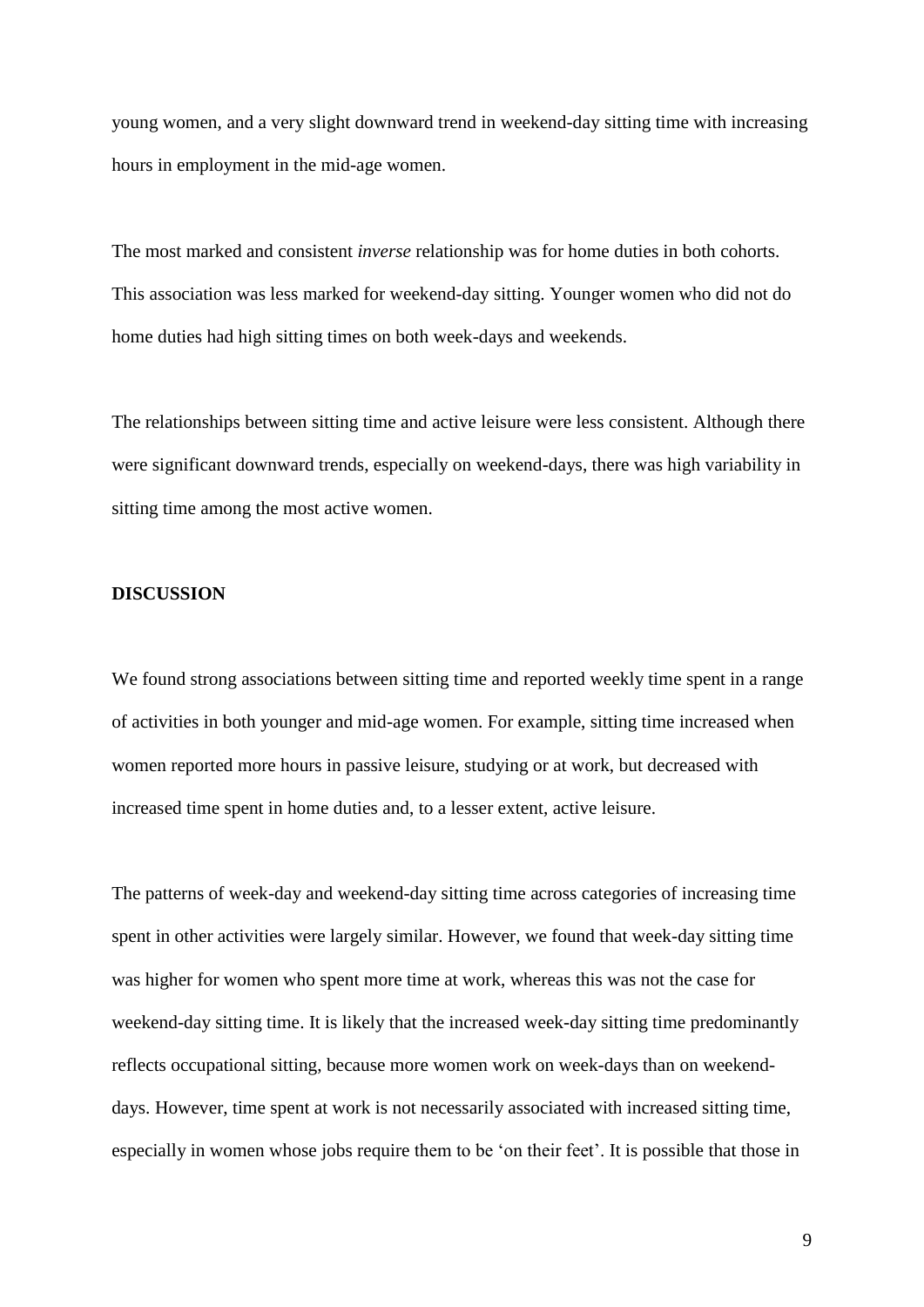more sedentary jobs, such as clerical and administrative work, work mostly on week-days, while women in 'on their feet' jobs, such as nurses, hairdressers and waitresses, may have variable work schedules that also include work during weekend-days. This could explain the significant decrease in weekend-day sitting time across categories of increased hours in employment in the mid-age women. It has been suggested that estimates of week-day sitting time may provide a better reflection of the transition to a sedentary lifestyle in developing countries than measures of weekend-day sitting (22). While week-day and weekend-day sitting times were similar for women spending much time in passive leisure, our results confirm that high hours of sitting in paid work are more likely to be recorded for week-day sitting time. Thus, if space in surveys is limited, asking only about week-day sitting, as in the short-form IPAQ (12), may be sufficient to capture high sitting times in work and leisure.

As expected, associations between sitting time and time spent in active leisure on week-days and weekend-days were less consistent. Although there were slight downward trends in sitting for the low and moderately active women, some of the high active women also reported high sitting times. This confirms previous findings which suggest that sitting time and physical activity are not necessarily inversely related (13;14). A potential explanation could be a difference in patterns of occupational and leisure time sitting and physical activity. For example, people in more active jobs have been found to be more sedentary in their leisure time than people with jobs that require less activity (23). Likewise, women in sedentary jobs could be very active in their leisure time to 'make up' for the lack of activity during time spent at work. For this reason, it is recommended that measures of both sitting time and physical activity are included in epidemiological studies (13;14).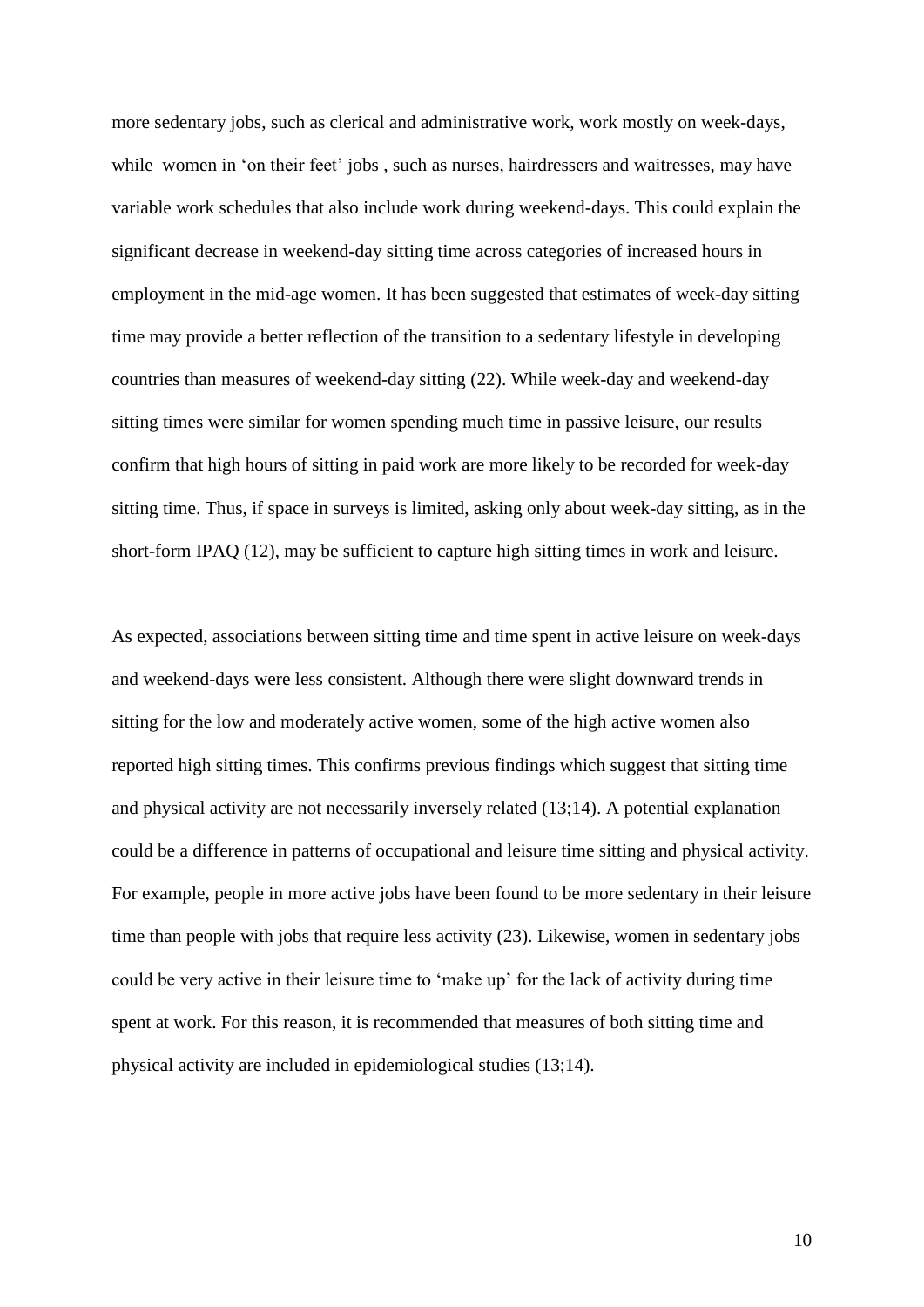Although at least 50 studies have now reported self-reported sitting time data, few have explained the procedures used for data cleaning and management. As is the case for most of the commonly used physical activity questionnaires (Active Australia, IPAQ, Behavioral Risk Factor Surveillance System) there is a need to develop standardized protocols for data cleaning of sitting time data, so that data from different studies that use the same measures can be compared. In this paper we describe our protocol for recoding high sitting time values, on the assumption that the women reported weekly sitting time, presumably because they had been asked to report *weekly* activity time in the previous question. This protocol may only be applicable to other surveys which also do this. Notwithstanding, the findings highlight the need to be careful about the ordering of questions in self-report surveys, and the emphasis placed on the recall period in the question header. We cannot be certain that women who reported five, ten or fifteen hours of sitting time on week-days were not reporting five day data of one, two or three hours sitting per day respectively. This should be examined in future validity studies with objective measures of sitting time. We also recommend that future validity papers separately report the validity of week-day sitting and weekend-day sitting time as these data are currently lacking. We also assumed that the maximum time spent sitting was 16 hours per day. Asking about time spent sleeping in large epidemiological studies, or using 24 hour accelerometer data in smaller studies, may confirm the length of the 'waking' day, and help with decisions about how to manage seemingly high sitting time data.

The major limitation of this study is that both sitting time and time-use were self reported. The limitations of self report measures, which are widely used in population studies, have been addressed elsewhere (25). Ideally, the reliability and the validity of the sitting time measures should be reported in studies which rely on self-report. However, while most cohort studies examining associations between sitting and health outcomes have relied on self-

11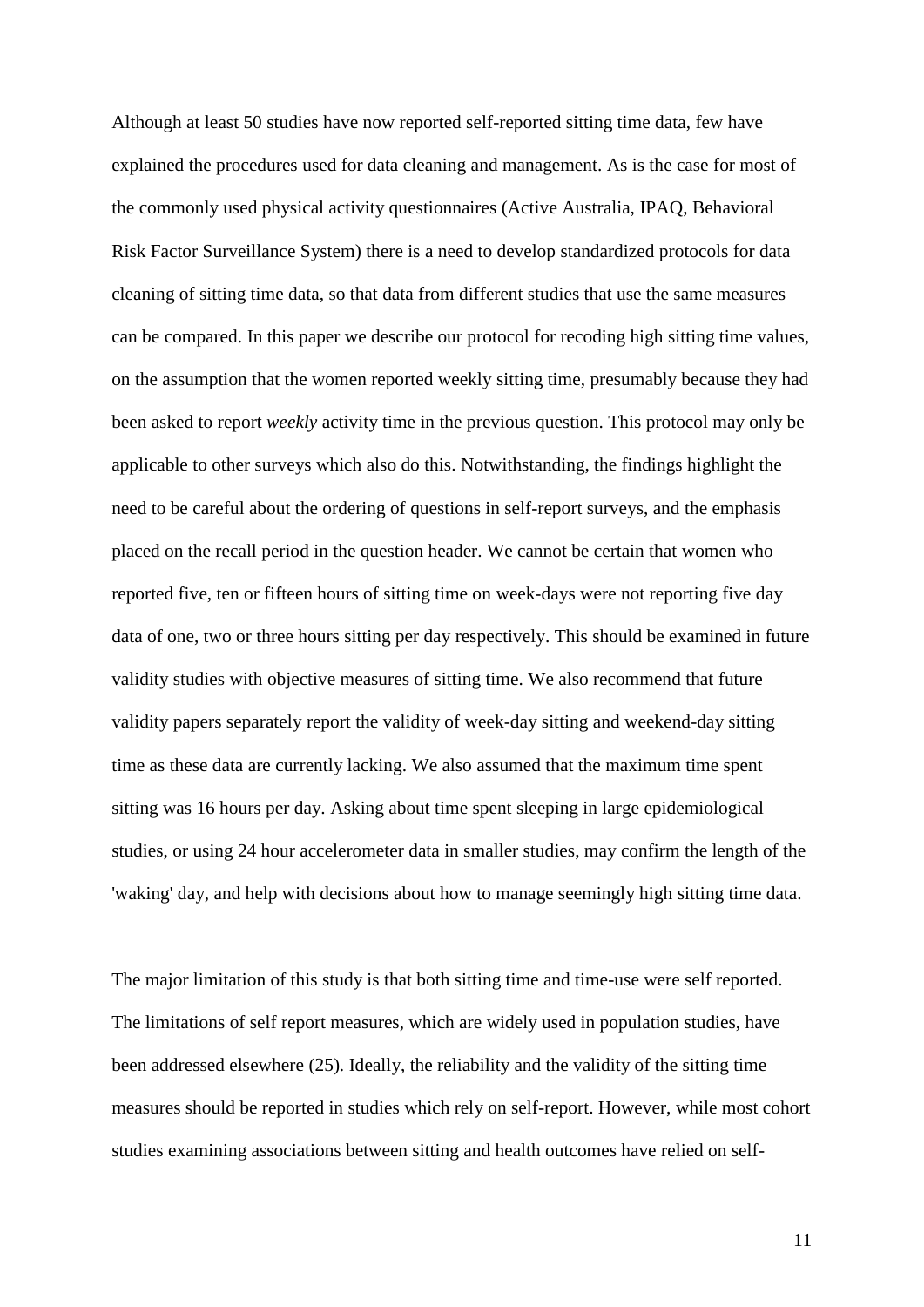reported measures, the reliability and validity of those measures is often not reported (26). More objective measures, such as those from accelerometers, would provide improved estimates of time spent sitting, but because of logistic and financial constraints, it is not yet common practice to include objective measures in large prospective cohort studies. While we acknowledge the limitations of self-report measures, they are pragmatic for use in studies that include large numbers of participants and are considered appropriate for population monitoring (27). The main strength of this study is that the data were drawn from a large sample of women who were recruited randomly from a national population database. Another strength is that we reported and compared both week-day and weekend-day sitting time with weekly time spent in other activities. This is important, because few other studies have separately reported week-day and weekend-day sitting time.

In conclusion, young women reported higher sitting time than mid-aged women. Although mean week-day sitting time was higher than weekend-day sitting time in young and mid-aged Australian women, the patterns of the relationships between week-day and weekend-day sitting and time-use were largely similar, except for time spent in employment.

### **ACKNOWLEDGEMENTS**

The Australian Longitudinal Study on Women's Health (ALSWH), which was conceived and developed by groups of interdisciplinary researchers at the Universities of Newcastle and Queensland, is funded by the Australian Government Department of Health and Ageing. The funding source had no involvement in the research presented in this manuscript.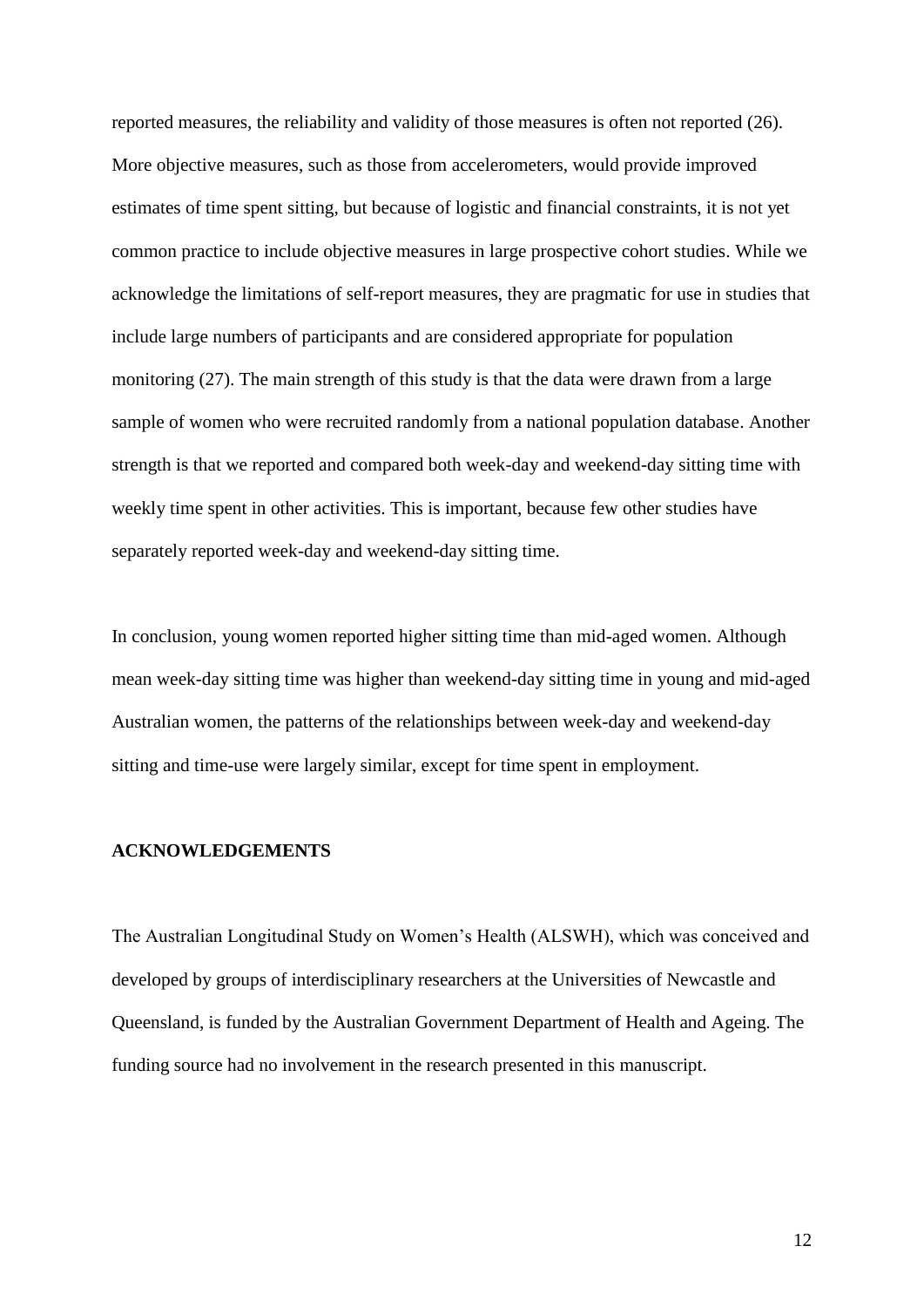#### **REFERENCE LIST**

- (1) Blanck HM, McCullough ML, Patel AV, Gillespie C, Calle EE, Cokkinides VE, et al . Sedentary behavior, recreational physical activity, and 7-year weight gain among postmenopausal U.S. women. *Obesity* 2007;15(6):1578-88.
- (2) Brown WJ, Williams L, Ford JH, Ball K, Dobson AJ. Identifying the energy gap: magnitude and determinants of 5-year weight gain in midage women. *Obes Res* 2005;13(8):1431-41.
- (3) Giles-Corti B, Macintyre S, Clarkson JP, Pikora T, Donovan RJ. Environmental and lifestyle factors associated with overweight and obesity in Perth, Australia. *Am J Health Promot* 2003;18(1):93-102.
- (4) Hu FB, Li TY, Colditz GA, Willett WC, Manson JE. Television watching and other sedentary behaviors in relation to risk of obesity and type 2 diabetes mellitus in women. *JAMA* 2003;289(14):1785-91.
- (5) Jakes RW, Day NE, Khaw KT, Luben R, Oakes S, Welch A, et al. Television viewing and low participation in vigorous recreation are independently associated with obesity and markers of cardiovascular disease risk: EPIC-Norfolk population-based study. *Eur J Clin Nutr* 2003;57(9):1089-96.
- (6) Salmon J, Bauman A, Crawford D, Timperio A, Owen N. The association between television viewing and overweight among Australian adults participating in varying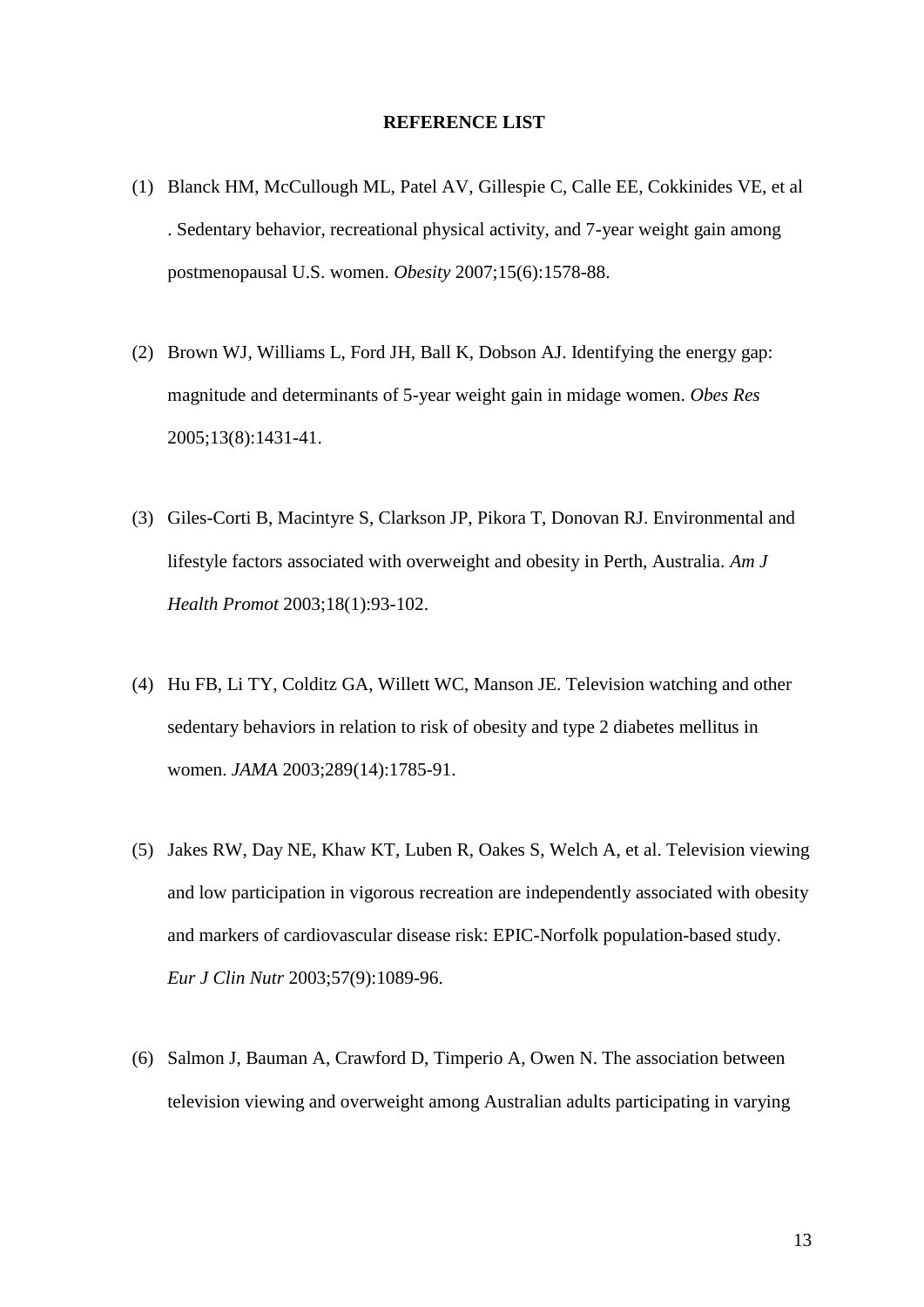levels of leisure-time physical activity. *Int J Obes Relat Metab Disord* 2000;24(5):600-6.

- (7) Kronenberg F, Pereira MA, Schmitz MK, Arnett DK, Evenson KR, Crapo RO, et al. Influence of leisure time physical activity and television watching on atherosclerosis risk factors in the NHLBI Family Heart Study. *Atherosclerosis* 2000;153(2):433-43.
- (8) Bertrais S, Beyeme-Ondoua JP, Czernichow S, Galan P, Hercberg S, Oppert JM. Sedentary behaviors, physical activity, and metabolic syndrome in middle-aged French subjects. *Obes Res* 2005;13(5):936-44.
- (9) Ford ES, Kohl HW, III, Mokdad AH, Ajani UA. Sedentary behavior, physical activity, and the metabolic syndrome among U.S. adults. *Obes Res* 2005;13(3):608- 14.
- (10) Healy GN, Wijndaele K, Dunstan DW, Shaw JE, Salmon J, Zimmet PZ, et al. Objectively measured sedentary time, physical activity, and metabolic risk: the Australian Diabetes, Obesity and Lifestyle Study (AusDiab). *Diabetes Care* 2008;31(2):369-71.
- (11) Ekelund U, Brage S, Besson H, Sharp S, Wareham NJ. Time spent being sedentary and weight gain in healthy adults: reverse or bidirectional causality? *Am J Clin Nutr* 2008;88(3):612-7.
- (12) IPAQ Core Group. International Physical Activity Questionnaire (IPAQ). Available at: URL: [http://www.ipaq.ki.se.](http://www.ipaq.ki.se/) Accessed 27/01/2009.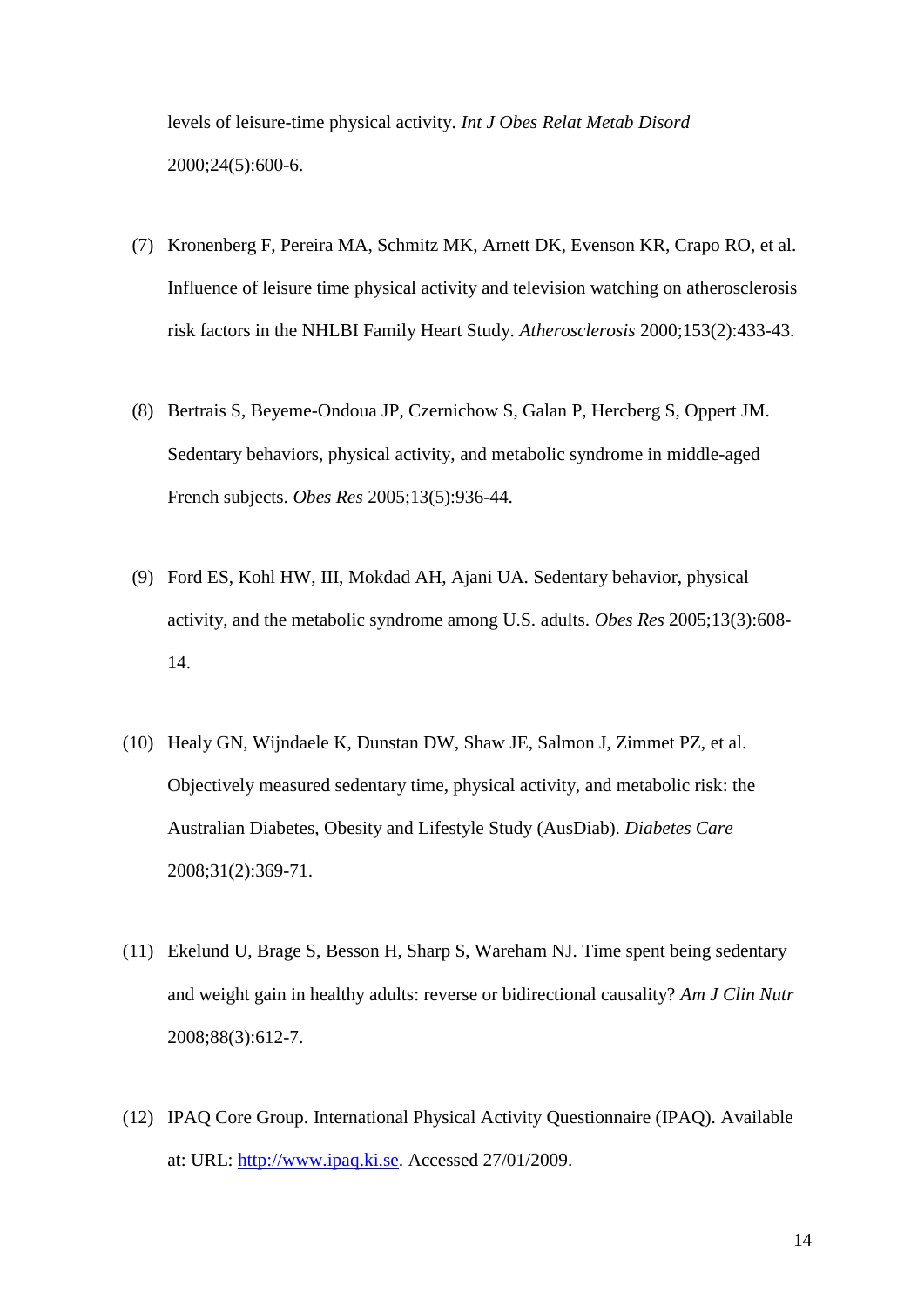- (13) Pate RR, O'Neill JR, Lobelo F. The evolving definition of "sedentary". *Exerc Sport Sci Rev* 2008;36(4):173-8.
- (14) Rosenberg DE, Bull FC, Marshall AL, Sallis JF, Bauman AE. Assessment of sedentary behavior with the International Physical Activity Questionnaire. *J Phys Act Health* 2008;5 Suppl 1:S30-S44.
- (15) Lee C, Dobson AJ, Brown WJ, Bryson L, Byles J, Warner-Smith P, et al. Cohort Profile: the Australian Longitudinal Study on Women's Health. *Int J Epidemiol* 2005;34(5):987-91.
- (16) Brown WJ, Bryson L, Byles JE, Dobson AJ, Lee C, Mishra G, et al. Women's Health Australia: recruitment for a national longitudinal cohort study. *Women Health* 1998;28(1):23-40.
- (17) Brown WJ, Bauman AE. Comparison of estimates of population levels of physical activity using two measures. *Aust N Z J Public Health* 2000;24(5):520-5.
- (18) Brown WJ, Burton NW, Marshall AL, Miller YD. Reliability and validity of a modified self-administered version of the Active Australia physical activity survey in a sample of mid-age women. *Aust N Z J Public Health* 2008;32(6):535-41.
- (19) Ware JE, Snow KK, Kosinski N, Gandek B. *SF-36 Health Survey: manual and Interpretation Guide.* 1993, Boston, USA.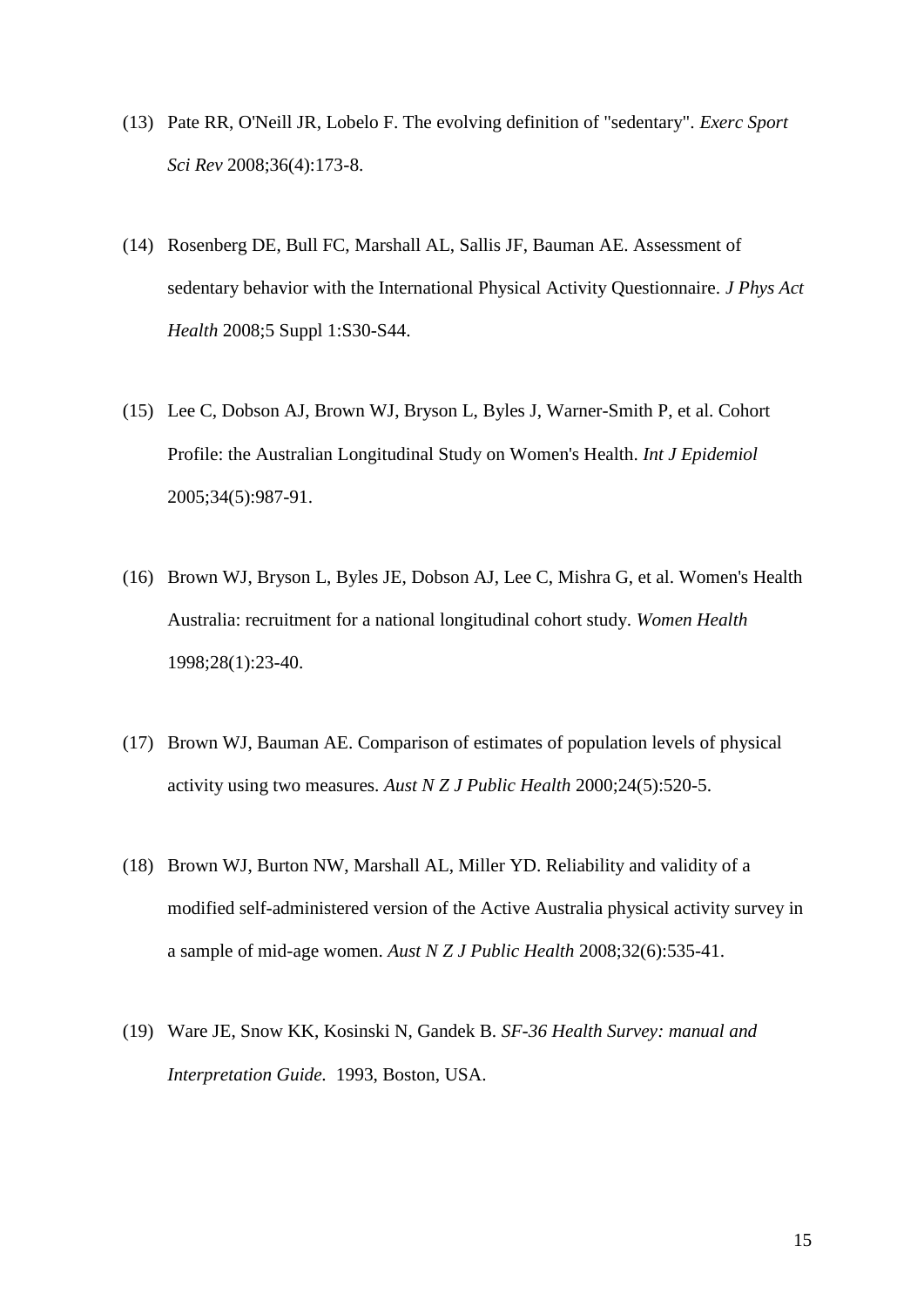- (20) Australian Bureau of Statistics. Australian Standard Classification of Occupations *(ASCO). 1997,* Canberra, Australia.
- (21) van Uffelen JG, Watson MJ, Dobson AJ, Brown WJ. Sitting Time Is Associated With Weight, but Not With Weight Gain in Mid-Aged Australian Women. *Obesity* 2010 January 28.
- (22) Craig CL, Marshall AL, Sjostrom M, Bauman AE, Booth ML, Ainsworth BE, et al. International physical activity questionnaire: 12-country reliability and validity. *Med Sci Sports Exerc* 2003;35(8):1381-95.
- (23) Schneider S, Becker S. Prevalence of physical activity among the working population and correlation with work-related factors: results from the first German National Health Survey. *J Occup Health* 2005;47(5):414-23.
- (24) Owen N, Bauman A, Brown W. Too much sitting: a novel and important predictor of chronic disease risk? *Br J Sports Med* 2009;43(2):81-3.
- (25) Sallis JF, Saelens BE. Assessment of physical activity by self-report: status, limitations, and future directions. *Res Q Exerc Sport* 2000;71(2 Suppl):S1-14.
- (26) Clark BK, Sugiyama T, Healy GN, Salmon J, Dunstan DW, Owen N. Validity and reliability of measures of television viewing time and other non-occupational sedentary behaviour of adults: a review. *Obes Rev* 2009;10(1):7-16.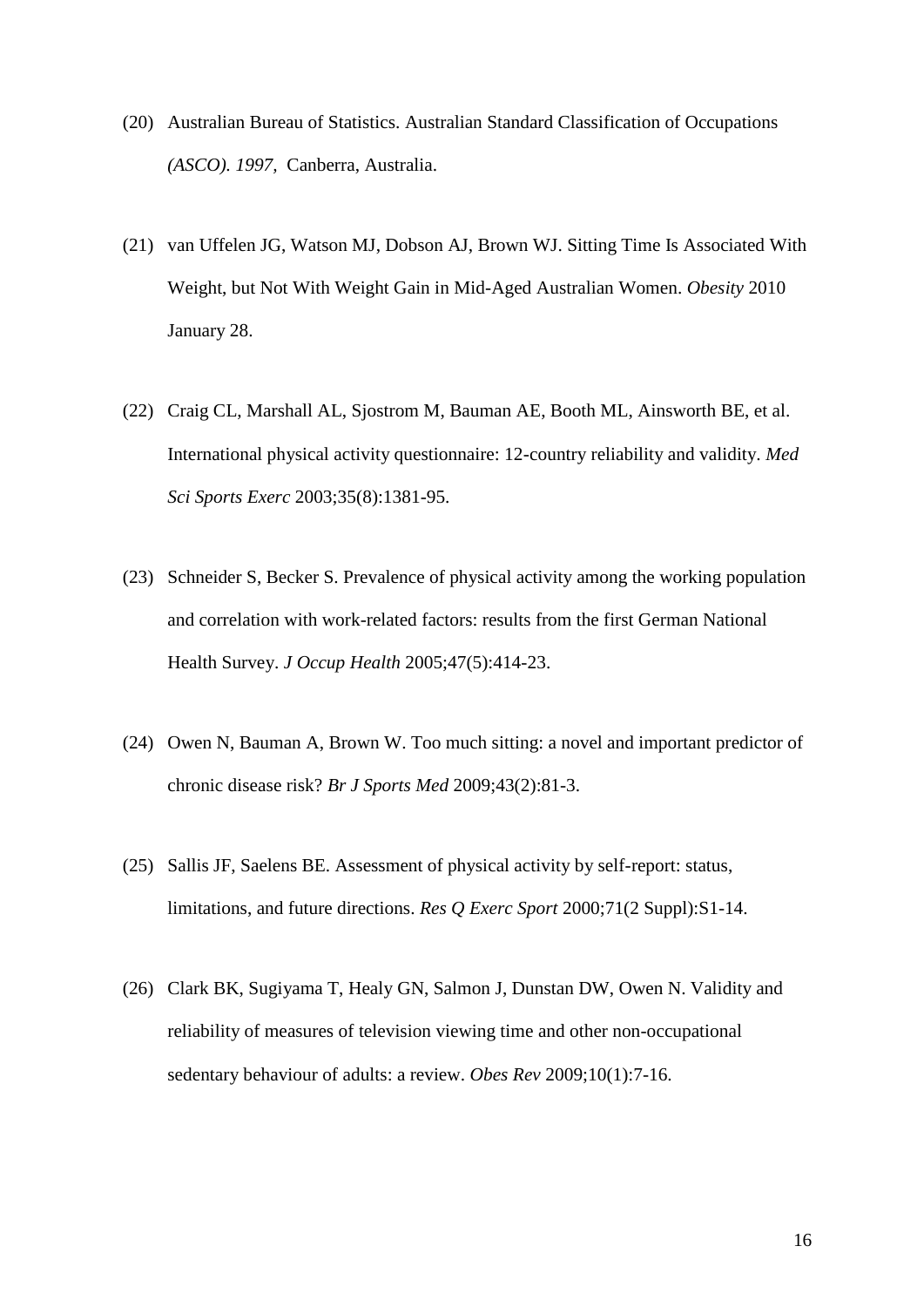(27) Tudor-Locke CE, Myers AM. Challenges and opportunities for measuring physical activity in sedentary adults. *Sports Med* 2001;31(2):91-100.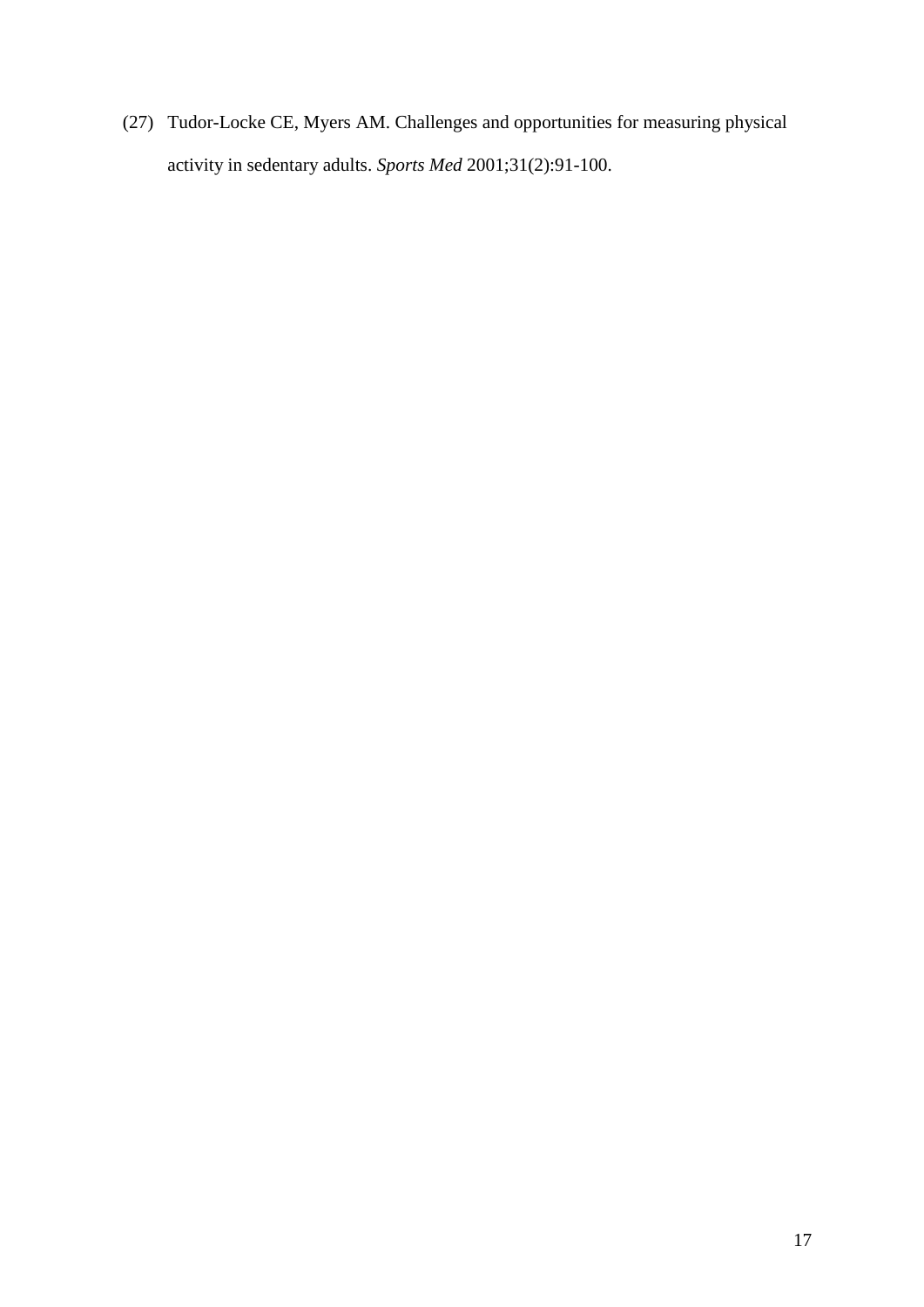# **LIST OF TABLES AND FIGURES**

**Table 1:** Sitting time, physical activity, self-rated health and sociodemographic characteristics of women in the younger and mid-age cohorts

**Figure 1**: Mean (±2\*standard error) week-day and weekend-day sitting time by timeuse categories for women in the younger and mid-age cohorts

**Appendix Table 1:** Overview of the numbers and proportions of sitting time data which were recoded or excluded, and the final numbers of women included in the analysis

**Appendix Table 2:** Mean week-day and weekend-day sitting time (SE) by time-use categories for women in the younger and mid-age cohorts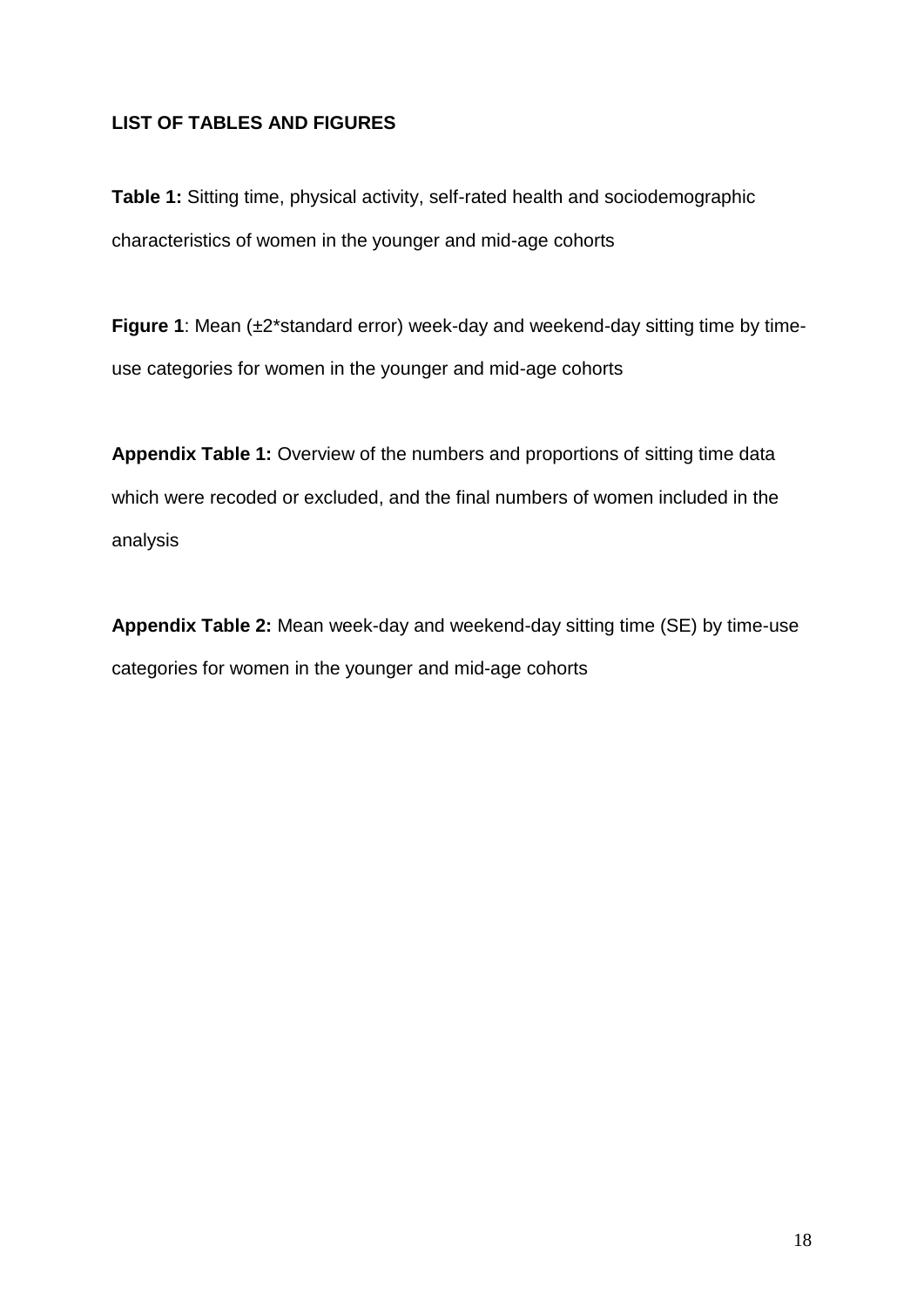|                                   | Younger cohort | Mid-age cohort |  |  |
|-----------------------------------|----------------|----------------|--|--|
|                                   | 2003 data      | 2001 data      |  |  |
| Sitting time (hrs/day), mean (SD) |                |                |  |  |
| - week-day sitting                | 6.55(3.31)     | 5.63(3.06)     |  |  |
| - weekend-day sitting b           | 5.54(2.83)     | 5.16(2.74)     |  |  |
| LTPA (MET.minutes/ week), %       |                |                |  |  |
| $-$ none (0- $<$ 40)              | 8.9            | 17.8           |  |  |
| - very low (40-<300)              | 18.5           | 19.2           |  |  |
| - low (300-<600)                  | 17.4           | 18.0           |  |  |
| - moderate (600-<1200)            | 23.2           | 20.3           |  |  |
| - high (>1200)                    | 32.0           | 24.7           |  |  |
| Self-rated health, %              |                |                |  |  |
| - excellent                       | 13.4           | 10.6           |  |  |
| - very good                       | 42.1           | 36.9           |  |  |
| - good                            | 34.9           | 38.8           |  |  |
| - fair                            | 8.2            | 12.2           |  |  |
| - poor                            | 1.3            | 1.5            |  |  |
| Marital status, %                 |                |                |  |  |
| - sole                            | 77.2           | 18.3           |  |  |
| - partnered                       | 22.8           | 81.7           |  |  |
| Education, %                      |                |                |  |  |
| - low                             | 10.2           | 47.8           |  |  |
| - intermediate                    | 19.4           | 16.9           |  |  |
| - technical                       | 25.5           | 20.3           |  |  |
| - university                      | 45.0           | 15.0           |  |  |
| Occupation, %                     |                |                |  |  |
| - no paid job                     | 18.9           | 25.5           |  |  |
| - blue collar                     | 20.9           | 25.5           |  |  |
| - skilled                         | 15.6           | 13.1           |  |  |
| - professional                    | 44.6           | 35.9           |  |  |
| Hours worked, %                   |                |                |  |  |
| - unemployed/not in labor force   | 17.5           | 22.3           |  |  |
| - part-time (1-34 hrs/wk)         | 26.3           | 35.8           |  |  |
| - full-time (35+ hrs/wk)          | 56.3           | 41.9           |  |  |
| Country of birth, %               |                |                |  |  |
| - Australia                       | 93.0           | 77.3           |  |  |

**Table 1:** Sitting time, physical activity, self-rated health and sociodemographic characteristics of women in the younger and mid-age cohorts<sup>a</sup>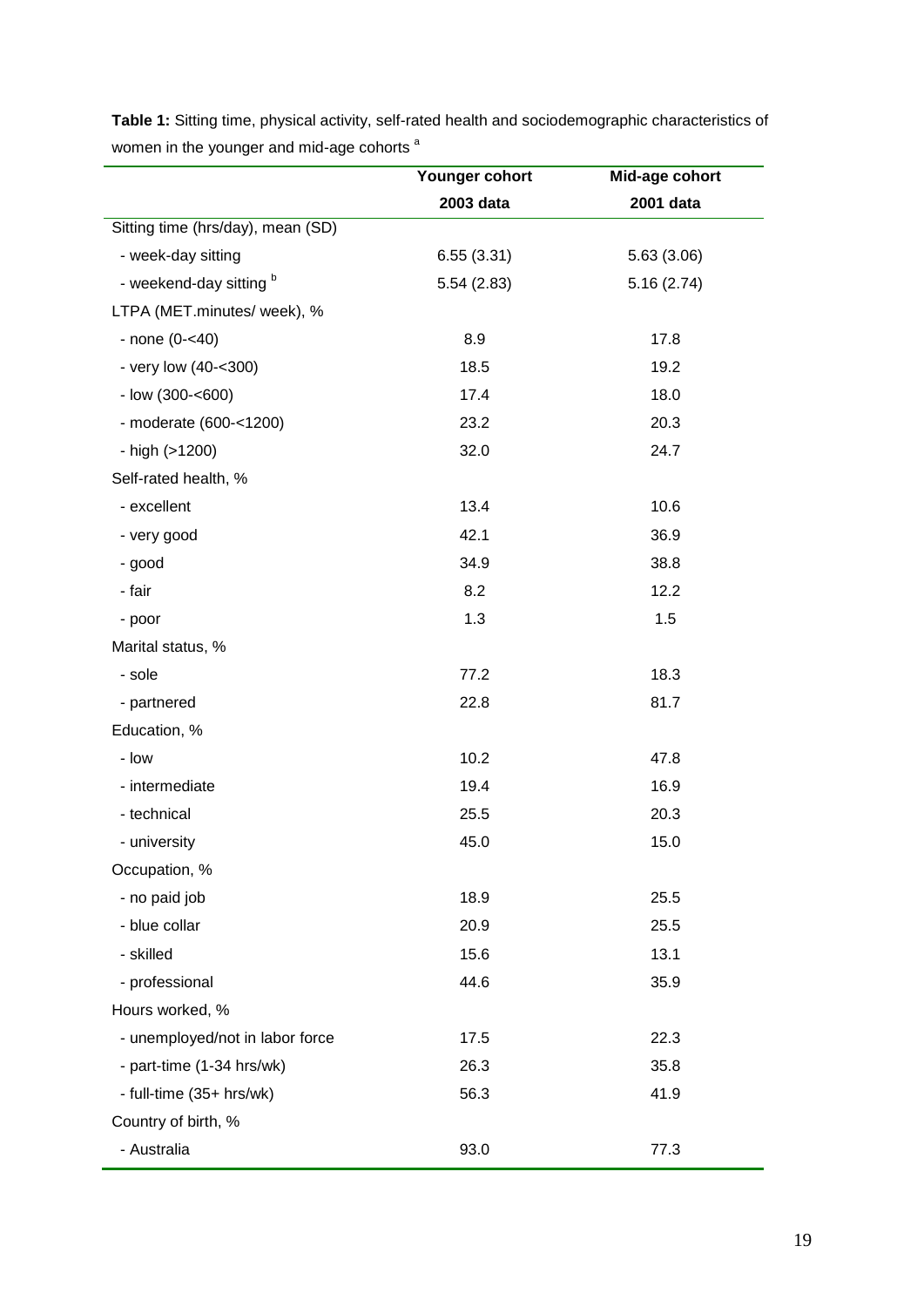| - other English speaking       | 3.6  | 13.8 |
|--------------------------------|------|------|
| - other non-English speaking   | 3.5  | 8.9  |
| Area of residence, %           |      |      |
| - urban                        | 57.9 | 38.0 |
| - large rural town             | 10.4 | 13.6 |
| - small rural town/remote area | 31.9 | 48.4 |
|                                |      |      |

 $a$  for women with data on week-day sitting time (n=8,717 in young women and n=10,490 in mid-aged women); n varies slightly due to missing data;  $<sup>b</sup>$  n=8,698 in young women and n=10,470 in mid-aged</sup> women. SD=standard deviation; LTPA=leisure time physical activity; MET=metabolic equivalent; n=number.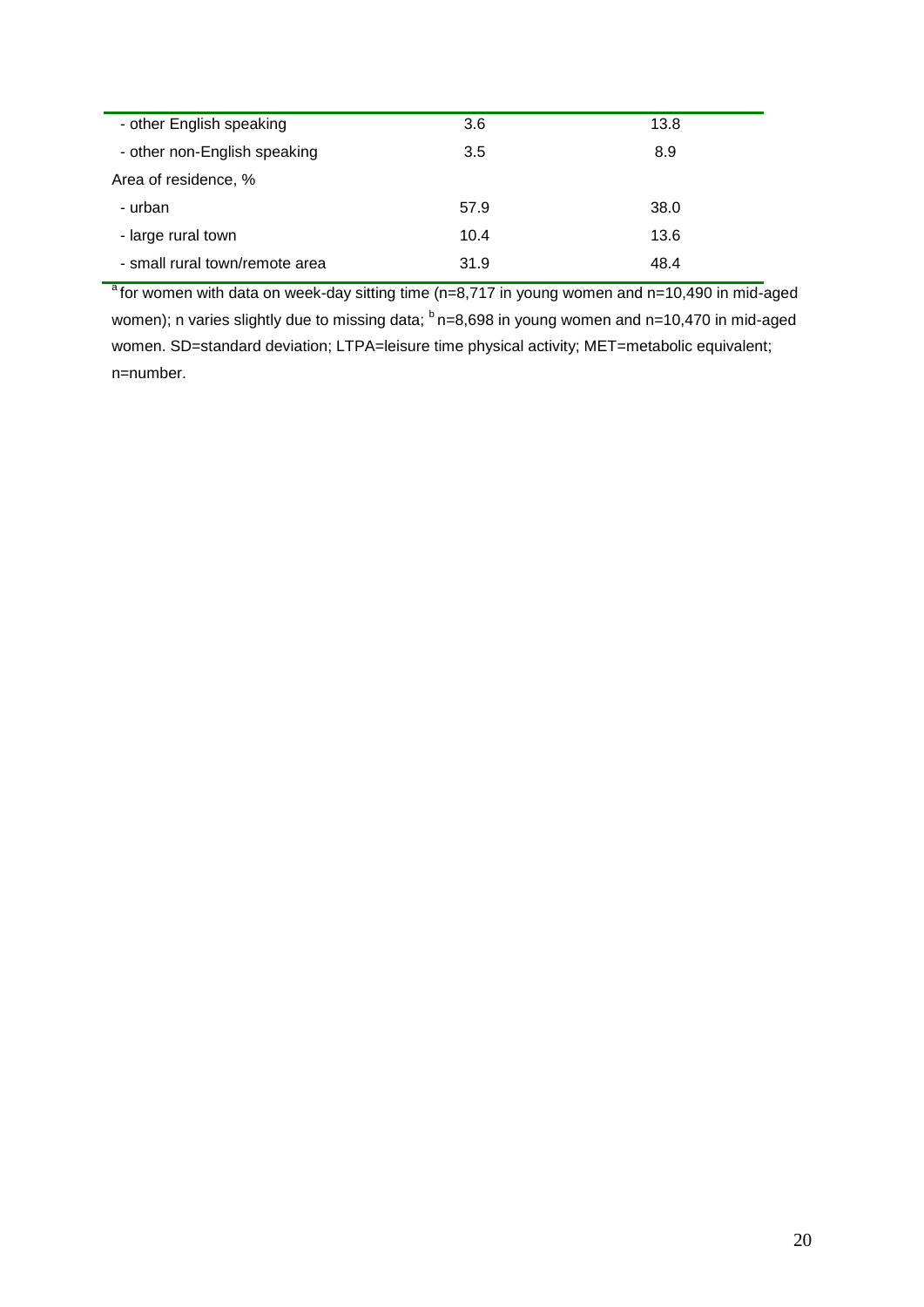**Figure 1**: Mean (±2\*standard error) week-day and weekend-day sitting time by time-use categories for women in the younger and mid-age cohorts<sup>a</sup>

# **Legend:**

 $a$  n= 8,717 (week-day sitting) and n=8,698 (weekend-day sitting) in young women and n=10,490 (week-day sitting) and n=10,470 (weekend-day sitting) in mid-aged women; \* p<0.005; \*\* p=0.0001- 0.0005; \*\*\* p<0.0001.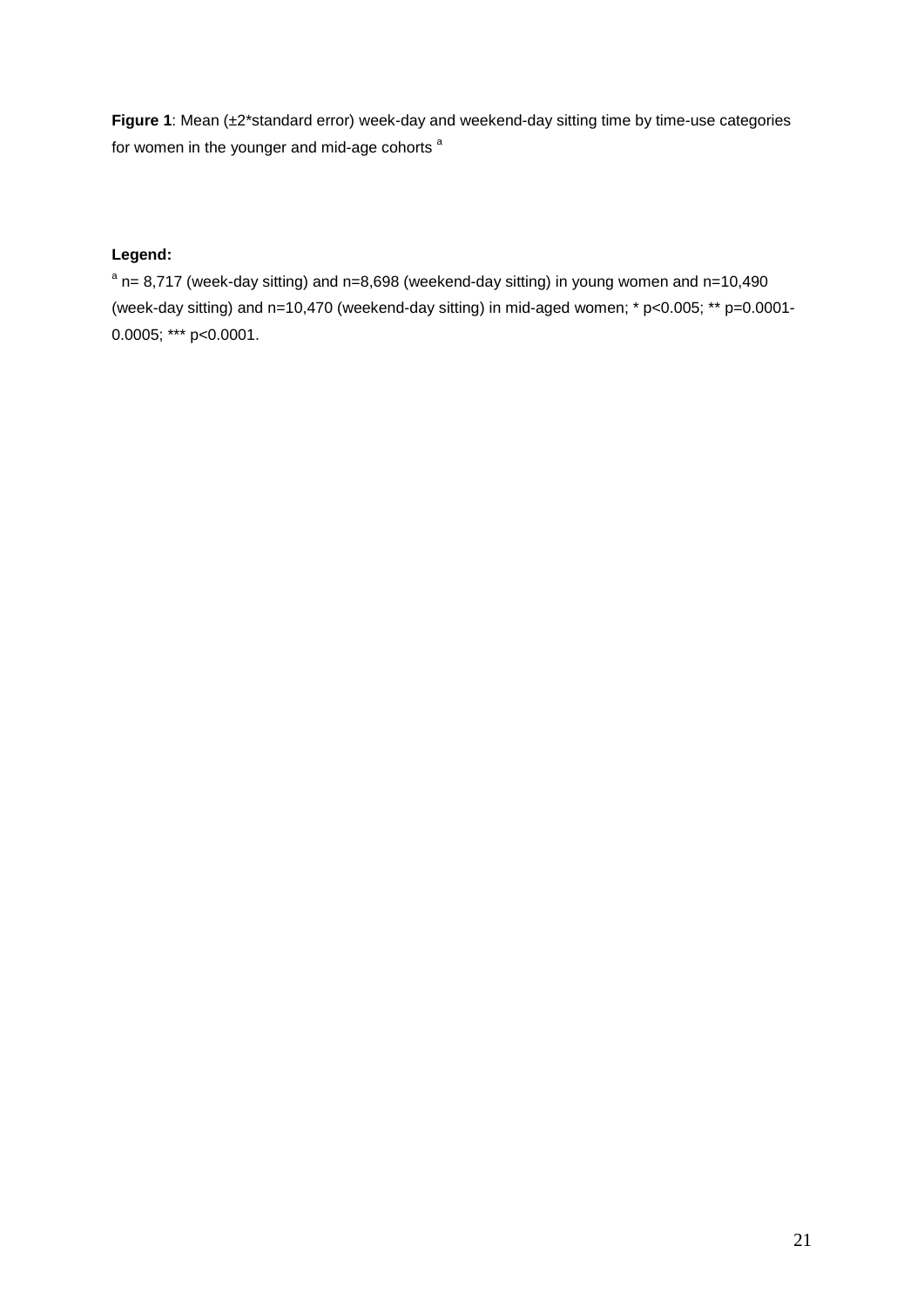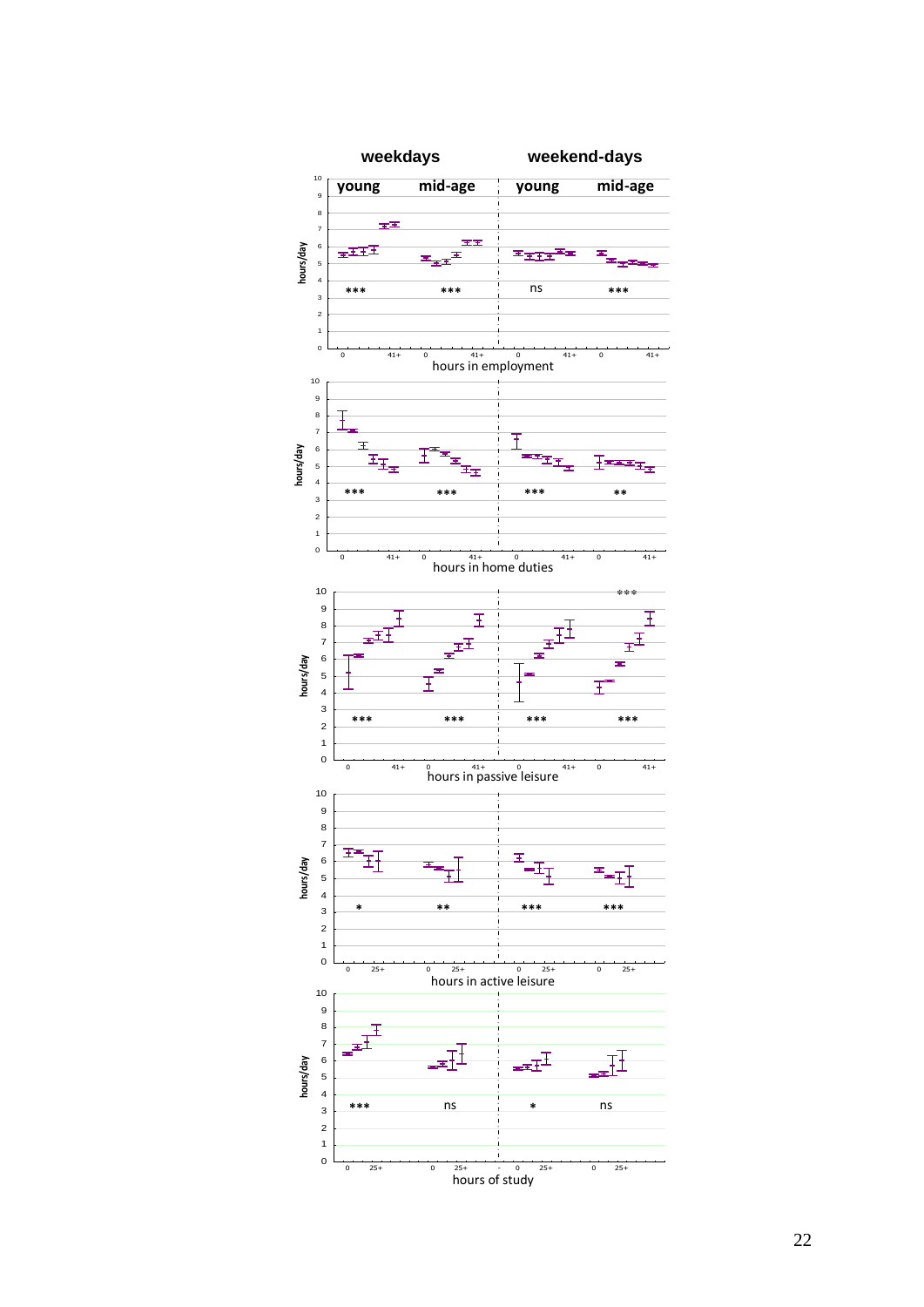|                                                                                                         | Younger cohort |             | Mid-age cohort |             |
|---------------------------------------------------------------------------------------------------------|----------------|-------------|----------------|-------------|
|                                                                                                         | Week-day       | Weekend-day | Week-day       | Weekend-day |
| a. Surveys, n                                                                                           | 9081           | 9081        | 11200          | 11200       |
| b. Missing sitting data, n                                                                              | 181            | 246         | 491            | 607         |
| $(\%$ of $'a$ <sup>*</sup>                                                                              | $(2.0\%)$      | (2.7%)      | (4.4%          | $(5.4\%)$   |
| c. Women answering sitting questions, n                                                                 | 8900           | 8835        | 10790          | 10593       |
| d. Sitting time >24 hrs/day, n                                                                          | 300            | 38          | 286            | 49          |
| $(\%$ of $c')$                                                                                          | (3.3%)         | (0.4%       | (2.7%)         | $(0.5\%)$   |
| e. Data in 'c' re-coded "                                                                               | 250            | 13          | 238            | 14          |
| f. Excluded: $>24$ hrs/day after recoding, n                                                            | 50             | 25          | 48             | 35          |
| g. Excluded: $>16$ and $\leq 24$ hrs/day, n                                                             | 133            | 112         | 171            | 88          |
| $(\%$ of $C')$                                                                                          | $(1.5\%)$      | $(1.3\%)$   | $(1.6\%)$      | (0.8%       |
| h. Total missing or excluded, n $(b, f, g)$                                                             | 364            | 383         | 710            | 730         |
| <i>i.</i> Number included in analyses, n                                                                | 8717           | 8698        | 10490          | 10470       |
| $(% \mathcal{L}_{0}^{\ast }\mathcal{L}_{1})$ of $\mathcal{L}_{0}^{\ast }$ and $\mathcal{L}_{1}^{\ast }$ | (96%)          | (95.8%      | (93.7%)        | (93.5%)     |
|                                                                                                         |                |             |                |             |

**Appendix Table 1:** Overview of the numbers and proportions of sitting time data which were recoded or excluded, and the final numbers of women included in the analysis

<sup>a</sup> week-days: >24 hrs/day and divisible by 5, ≤16 hrs/day after dividing by 5; weekend-days: >24

hrs/day and divisible by 2, ≤16 hrs/day after dividing by 2; n=number of women.